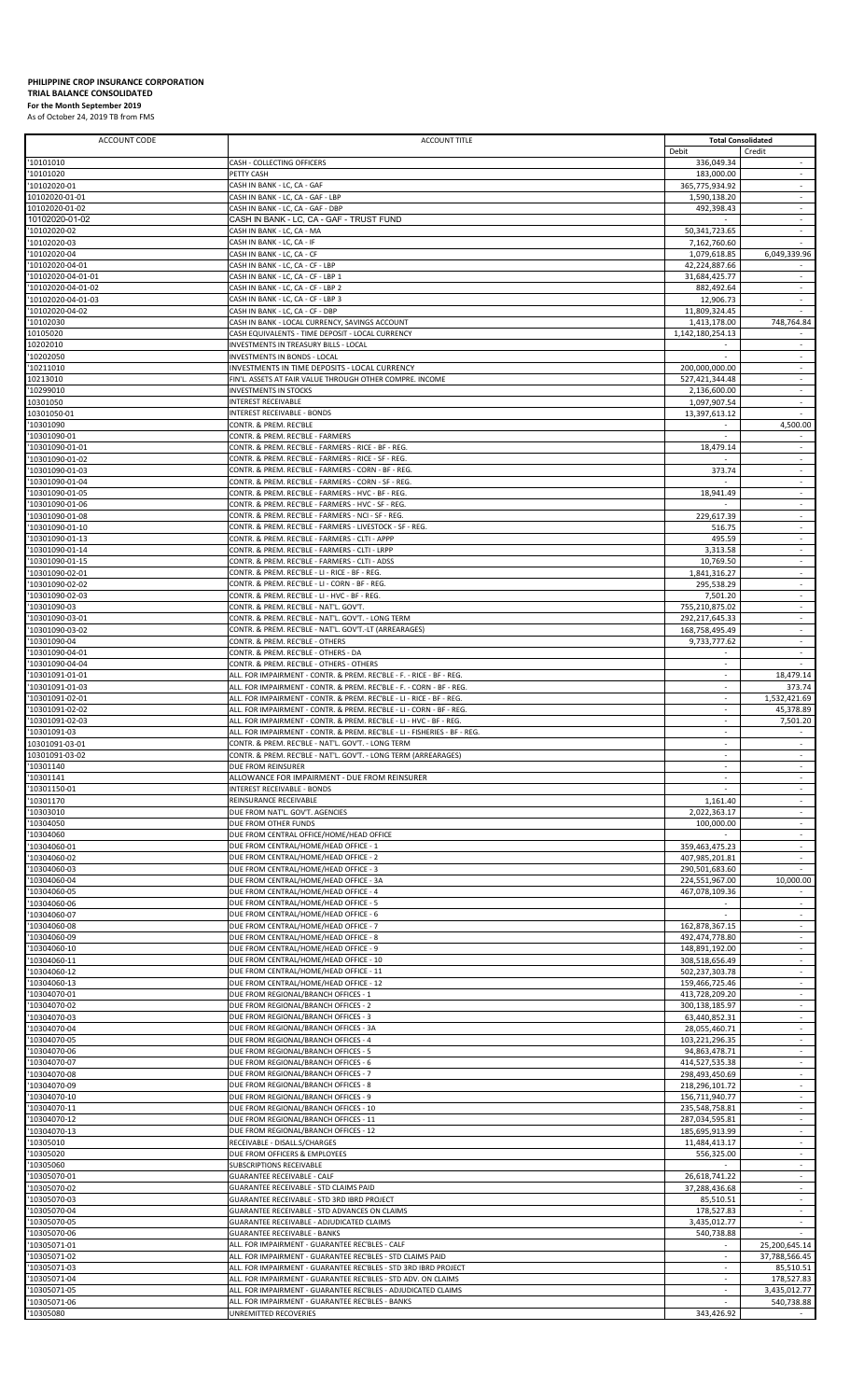| '10305081                          | ALL. FOR IMPAIRMENT - UNREMITTED RECOVERIES                              |                          | 343,426.92                         |
|------------------------------------|--------------------------------------------------------------------------|--------------------------|------------------------------------|
| '10305990                          | OTHER REC'BLES                                                           | 602,293.25               |                                    |
| '10305990-01                       | OTHER REC'BLES - CALF GUARANTEE RECEIVABLE                               | 24,898,177.45            | $\mathcal{L}$                      |
| '10305990-02                       | OTHER REC'BLES - STD CLAIMS PAID                                         | 4,912,686.67             | $\overline{\phantom{a}}$           |
| '10305990-04                       | OTHER REC'BLES - ADJUDICATED CLAIMS                                      | 51,246.51                | $\sim$                             |
| '10305990-05                       | OTHER REC'BLES - CLAIMS ON BANKS UNREMITTED RECOVERIES                   | 1,818,027.68             |                                    |
| '10305990-06                       | OTHER REC'BLES - CALF RECOVERIES                                         | 1,820,820.46             | 1,566,408.18                       |
| '10305990-07                       | OTHER REC'BLES - PLI                                                     | 367,620.01               |                                    |
| '10305990-09                       | OTHER REC'BLES - MISCELLANEOUS                                           | 2,260,299.11             | 5,437.00                           |
| '10305990-10                       | OTHER REC'BLES - DOCUMENT STAMP                                          | 30,853.42                |                                    |
| '10305990-11                       | OTHER REC'BLES - PREM. TAX                                               | 97,034.51                | $\sim$                             |
| '10305990-12                       | OTHER REC'BLES - LOCAL GOV'T. TAX                                        | 11,585.63                | $\overline{\phantom{a}}$           |
| '10305990-13                       | OTHER REC'BLES - OTHER TAX                                               | 22,785.73                | ÷                                  |
| '10305990-14                       | OTHER REC'BLES - SRTF                                                    | 4,944,414.41             |                                    |
| '10305991                          | ALL. FOR IMPAIRMENT - OTHER REC'BLES                                     |                          | 654,931.95                         |
| '10305991-01                       | ALL. FOR IMPAIRMENT - OTHER REC'BLES - CALF GUARANTEE RECEIVABLE         | $\sim$                   | 23,458,689.47                      |
| '10305991-02                       | ALL. FOR IMPAIRMENT - OTHER REC'BLES - STD CLAIMS PAID                   |                          | 4,412,556.90                       |
| '10305991-04                       | ALL. FOR IMPAIRMENT - OTHER REC'BLES - ADJUDICATED CLAIMS                | ÷.                       | 51,246.51                          |
| '10305991-05                       | ALL. FOR IMPAIRMENT - OTHER REC'BLES - CLAIMS ON BANKS UNREM. RECOVERIES |                          | 1,816,290.10                       |
| '10305991-06                       | ALL. FOR IMPAIRMENT - OTHER REC'BLES - CALF RECOVERIES                   | $\sim$                   | 3,111,996.34                       |
| '10305991-09                       | ALL. FOR IMPAIRMENT - OTHER REC'BLES - MISCELLANEOUS                     |                          | 1,481,044.09                       |
| '10305992                          | <b>DUE FROM SRTF</b>                                                     | ÷.                       |                                    |
| '10402020<br>'10402050             | PREPAID RENT<br>PREPAID INSURANCE                                        | 160,791.00<br>125.225.03 | $\sim$<br>$\overline{\phantom{a}}$ |
| '10402990                          | OTHER PREPAYMENTS                                                        | 166,305.50               | $\omega$                           |
| '10403020                          | GUARANTY DEPOSITS - changed to 19903020                                  |                          | $\overline{\phantom{a}}$           |
| '10404010                          | OFFICE SUPPLIES INVENTORY                                                | 4,234,249.12             | $\overline{\phantom{a}}$           |
| 10404020                           | ACCOUNTABLE FORMS, PLATES & STICKERS INVENTORY                           | 1.171.980.40             | $\overline{\phantom{a}}$           |
| '10405                             | SEMI - EXPENDABLE MACHINERY & EQUIPMENT                                  | 647,600.64               | $\omega$                           |
| 10405020                           | SEMI - EXPENDABLE OFFICE EQUIPMENT                                       | 466,565.99               | $\sim$                             |
| '10406                             | SEMI - EXPENDABLE FURNITURE, FIXTURES & BOOKS                            | 14,300.00                | $\sim$                             |
| 10406010                           | SEMI - EXPENDABLE FURNITURE & FIXTURES                                   | 702,847.99               |                                    |
| 10406020                           | SEMI - EXPENDABLE BOOKS                                                  |                          | $\mathcal{L}$                      |
| '10499990                          | OTHER ASSETS - changed acct code to 19909990                             |                          |                                    |
| '10602990                          | OTHER L& IMPROVEMENTS                                                    | 2,368,109.56             |                                    |
| '10602991                          | ACCUM. DEPN. - OTHER L& IMPROVEMENTS                                     |                          | 364,658.95                         |
| '10604010                          | <b>BUILDING</b>                                                          | 17,232,435.72            |                                    |
| '10604011                          | ACCUM. DEPN. - BUILDING                                                  |                          | 1,292,261.16                       |
| '10605020                          | OFFICE EQUIPMENT                                                         | 19,243,967.07            |                                    |
| '10605021                          | ACCUM. DEPN. - OFFICE EQUIPMENT                                          |                          | 9,539,074.89                       |
| '10605030                          | INFORMATION & COMMUNICATION TECHNOLOGY EQUIPMENT                         | 47,568,287.25            |                                    |
| '10605031                          | ACCUM. DEPN. - INFORMATION & COMM. TECHNOLOGY EQUIPMENT                  |                          | 23,606,412.77                      |
| '10606010                          | <b>MOTOR VEHICLES</b>                                                    | 61,836,186.29            |                                    |
| '10606011                          | ACCUM. DEPN. - MOTOR VEHICLES                                            |                          | 34,177,840.63                      |
| '10607010                          | <b>FURNITURE &amp; FIXTURES</b>                                          | 6,893,811.85             |                                    |
| '10607011                          | ACCUM. DEPN. - FURNITURE & FIXTURES                                      | $\sim$                   | 2,468,723.28                       |
| '10607012                          | ACCUM. IMPAIRMENT LOSSES - FURNITURE & FIXTURES                          |                          |                                    |
| '10609011                          | ACCUM. DEPN. - LEASED ASSETS IMPROVEMENTS, L&                            | ×.                       | $\sim$                             |
| '10609020                          | LEASED ASSETS IMPROVEMENTS, BUILDINGS                                    | 14,874,032.44            |                                    |
| '10609021                          | ACCUM. DEPN. - LEASED ASSETS IMPROVEMENTS, BUILDINGS                     |                          | 6,426,649.69                       |
| '10698990                          | OTHER PROP., PLANT & EQUIPMENT                                           | 835,490.12               |                                    |
| '10698991                          | ACCUM. DEPN. - OTHER PROP., PLANT & EQUIPMENT                            |                          | 416,759.93                         |
| '10801020                          | COMPUTER SOFTWARE                                                        | 6,876,797.75             |                                    |
| '10801021                          | ACCUM. AMORTIZATION - COMPUTER SOFTWARE                                  | $\sim$                   | 3,026,655.69                       |
| '11302050                          | <b>INVESTMENTS IN BONDS - LOCAL</b>                                      | 2,381,340,826.20         |                                    |
|                                    |                                                                          |                          |                                    |
|                                    | <b>INVESTMENTS IN STOCKS</b>                                             | 5,000.00                 |                                    |
| 11399010                           | CONTR. & PREM. REC'BLE                                                   |                          | $\sim$                             |
| '11401090                          | CONTR. & PREM. REC'BLE - NAT'L. GOV'T.                                   |                          |                                    |
| '11401090-03                       | CONTRIBUTIONS AND PREMIUMS RECEIVABLE - OTHERS - DA                      |                          | $\omega$                           |
| '11401090-04-01                    | DUE FROM NAT'L. GOV'T. AGENCIES                                          |                          | $\sim$                             |
| 11403010<br>'11405020              | DUE FROM OFFICERS & EMPLOYEES                                            |                          | $\sim$                             |
| '11405070-01                       | <b>GUARANTEE RECEIVABLE - CALF</b>                                       | 5,016,688.72             |                                    |
| '11405070-02                       | GUARANTEE RECEIVABLE - STD CLAIMS PAID                                   | 1,176,241.37             | ×.                                 |
| '11405070-05                       | GUARANTEE RECEIVABLE - ADJUDICATED CLAIMS                                | 237,969.69               |                                    |
| '11405071-01                       | ALL. FOR IMPAIRMENT - GUARANTEE REC'BLES - CALF                          | $\sim$                   | 4,044,067.23                       |
| '11405071-02                       | ALL. FOR IMPAIRMENT - GUARANTEE REC'BLES - STD CLAIMS PAID               |                          | 1,176,241.37                       |
| '11405071-05                       | ALL. FOR IMPAIRMENT - GUARANTEE REC'BLES - ADJUDICATED CLAIMS            | ×.                       | 237,969.69                         |
| '11405080                          | UNREMITTED RECOVERIES                                                    | 9,212.20                 |                                    |
| 11405081                           | ALL. FOR IMPAIRMENT - UNREMITTED RECOVERIES                              |                          | 9,212.20                           |
| '11405990                          | OTHER REC'BLES                                                           |                          |                                    |
| '11405990-09                       | OTHER REC'BLES - MISCELLANEOUS                                           | 19,231.72                |                                    |
| '11405991                          | ALL. FOR IMPAIRMENT - OTHER REC'BLES                                     |                          | 176,471.31                         |
| '11405991-06                       | ALL. FOR IMPAIRMENT - OTHER REC'BLES - CALF RECOVERIES                   |                          | 972,621.49                         |
| '19901020                          | ADVANCES FOR PAYROLL                                                     |                          |                                    |
| '19901030                          | ADVANCES TO SPL. DISBURSING OFFICER                                      | 60,000.00                | 42,135.49                          |
| '19901040                          | ADVANCES TO OFFICERS & EMPLOYEES                                         | 880,439.60               |                                    |
| '19902020                          | PREPAID RENT                                                             | 727,589.96               |                                    |
| '19902050                          | PREPAID INSURANCE                                                        | 320,892.10               |                                    |
| '19902990                          | OTHER PREPAYMENTS                                                        | 16,069.61                |                                    |
| '19903020                          | <b>GUARANTY DEPOSITS</b>                                                 | 2,096,587.27             | $\sim$                             |
| '19999990                          | <b>OTHER ASSETS</b>                                                      | 828,063.24               |                                    |
| '20101010                          | ACCOUNTS PAYABLE                                                         |                          | 6,846.94                           |
| 20101010-01                        | ACCOUNTS PAYABLE - COA                                                   | 0.26                     |                                    |
| 20101010-02                        | ACCOUNTS PAYABLE - ACCRUED EXPENSES                                      |                          | 866,580.68                         |
| '20101020                          | DUE TO OFFICERS & EMPLOYEES                                              | 135.00                   | 183,098.09                         |
| '20101100-01                       | ACCRUED BENEFITS PAYABLE - RICE                                          | 4,928,388.00             | 45,898,495.45                      |
| '20101100-02                       | ACCRUED BENEFITS PAYABLE - CORN                                          | 404,144.00               | 7,815,806.50                       |
| '20101100-03                       | ACCRUED BENEFITS PAYABLE - HIGH VALUE                                    |                          | 7,553,533.62                       |
| '20101100-04                       | ACCRUED BENEFITS PAYABLE - LIVESTOCK                                     | 447,050.00               | 1,532,930.00                       |
| '20101100-05                       | ACCRUED BENEFITS PAYABLE - FISHERIES                                     |                          | 240,742.07                         |
| '20101100-06                       | ACCRUED BENEFITS PAYABLE - NON-CROP                                      |                          | 458,596.66                         |
| '20101100-07                       | ACCRUED BENEFITS PAYABLE - CLTI                                          | 842,000.00               | 16,000.00                          |
| '20101100-08<br>'20201010-01       | ACCRUED DEATH BENEFITS PAYABLE<br>DUE TO BIR - WITHHOLDING TAX           | 80,000.00                | 90,000.00<br>380,052.96            |
| '20201010-01-01                    | DUE TO BIR - WITHHOLDING TAX - COMPENSATION (1601C)                      | 127,495.95               | 709,996.92                         |
|                                    | DUE TO BIR - WITHHOLDING TAX - EXP&ED (1601E)                            |                          |                                    |
| '20201010-01-02                    | DUE TO BIR - WITHHOLDING TAX - PERCENTAGE (1600)                         | 18,274.14                | 288,312.42<br>348,412.90           |
| '20201010-01-03                    | DUE TO BIR - DOCUMENT STAMP - HIGH VALUE                                 | 832.90                   | 351,033.49                         |
| '20201010-05-03                    | DUE TO BIR - DOCUMENT STAMP - LIVESTOCK                                  | 62,992.02                |                                    |
| '20201010-05-04<br>'20201010-05-05 | DUE TO BIR - DOCUMENT STAMP - FISHERIES                                  | 186,892.45               | 24,700.52<br>20,796.22             |
| '20201010-05-06-01                 | DUE TO BIR - DOCUMENT STAMP - NON-CROP - FIRE                            | 42,553.64                | 394,548.75                         |
| '20201010-05-06-02                 | DUE TO BIR - DOCUMENT STAMP - NON-CROP - PROP. FLOATER                   |                          | 10,386.25                          |
| '20201010-05-06-04                 | DUE TO BIR - DOCUMENT STAMP - NON-CROP - CONTRACTOR'S ALL RISK           |                          |                                    |
| '20201010-05-06-06                 | DUE TO BIR - DOCUMENT STAMP - NON-CROP - MOTOR CAR                       |                          | 18,633.48                          |
| '20201010-05-06-07                 | DUE TO BIR - DOCUMENT STAMP - NON-CROP - FISHERIES                       |                          |                                    |
| '20201010-05-07-01                 | DUE TO BIR - DOCUMENT STAMP - CLTI - APPP                                | $\sim$                   |                                    |
| '20201010-05-07-02                 | DUE TO BIR - DOCUMENT STAMP - CLTI - LRPP                                |                          | 53,700.50<br>169.75<br>923.09      |
| '20201010-05-07-03                 | DUE TO BIR - DOCUMENT STAMP - CLTI - ADSS                                |                          | 463.75                             |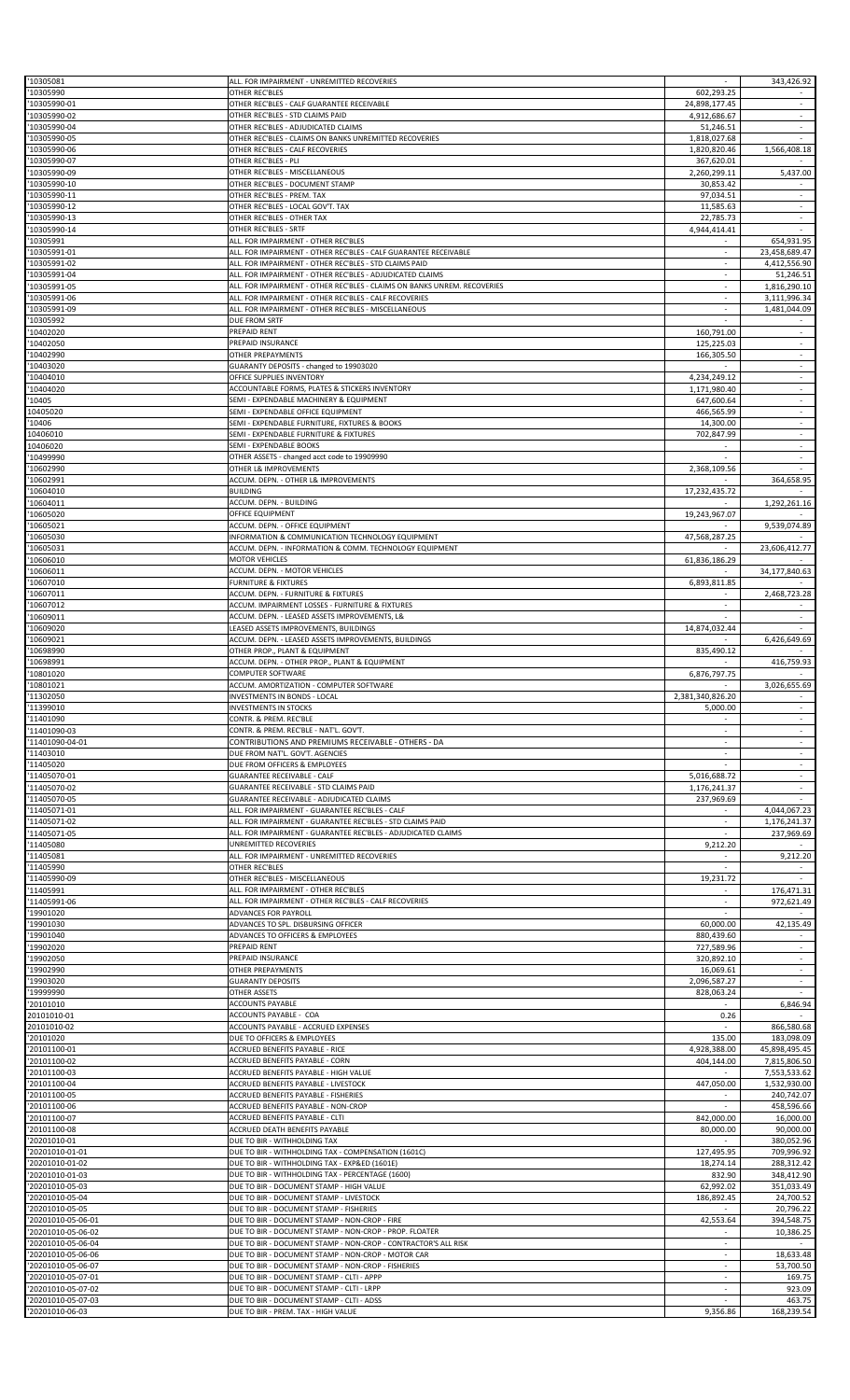| '20201010-06-04                          | DUE TO BIR - PREM. TAX - LIVESTOCK                                                                      | 26,752.63                | 24,840.89                    |
|------------------------------------------|---------------------------------------------------------------------------------------------------------|--------------------------|------------------------------|
| '20201010-06-05                          |                                                                                                         |                          | 7,912.32                     |
|                                          | DUE TO BIR - PREM. TAX - FISHERIES                                                                      |                          |                              |
| '20201010-03-06-01                       | DUE TO BIR - PREM. TAX - NON-CROP - FIRE                                                                | ÷                        | 235,784.67                   |
| '20201010-03-06-02                       | DUE TO BIR - PREM. TAX - NON-CROP - PROP. FLOATER<br>DUE TO BIR - PREM. TAX - NON-CROP - COMMERCIAL CAR | $\sim$                   | 13,013.97                    |
| '20201010-03-06-03<br>'20201010-03-06-04 | DUE TO BIR - PREM. TAX - NC - CONTRACTOR'S ALL RISK                                                     |                          | 3,863.58                     |
| '20201010-03-06-07                       | DUE TO BIR - PREM. TAX - NON-CROP - FISHERIES                                                           | ÷                        | 51,552.48                    |
| '20201010-03-07                          | DUE TO BIR - PREM. TAX - CLTI                                                                           | $\overline{\phantom{a}}$ |                              |
| '20201010-06-07-01                       | DUE TO BIR - PREM. TAX - CLTI - APPP                                                                    | $\sim$                   | 51,395.63                    |
| '20201010-06-07-02                       | DUE TO BIR - PREM. TAX - CLTI - LRPP                                                                    |                          |                              |
|                                          | DUE TO BIR - PREM. TAX - CLTI - ADSS                                                                    | $\sim$                   | 30,860.08                    |
| '20201010-06-07-03                       |                                                                                                         |                          | 142,026.28                   |
| 20201020                                 | DUE TO GSIS                                                                                             | 585,436.80               |                              |
| '20201020-01                             | DUE TO GSIS - LIFE & RETIREMENT PREM.                                                                   | 435,931.05               | 1,026,816.04                 |
| 20201020-01-01                           | DUE TO GSIS - LIFE & RETIREMENT PREM. - EE                                                              |                          | 605,079.25                   |
| 20201020-01-02                           | DUE TO GSIS - LIFE & RETIREMENT PREM. - ER                                                              | $\sim$                   | 797,427.72                   |
| '20201020-02                             | DUE TO GSIS - ECC                                                                                       | $\sim$                   | 24,597.16                    |
| '20201020-04                             | DUE TO GSIS - OPTIONAL INSURANCE                                                                        |                          | 4,291.76                     |
| '20201020-05                             | DUE TO GSIS - LOANS                                                                                     |                          | 396,107.62                   |
| '20201020-05-01                          | DUE TO GSIS - LOANS - CONSOLIDATED                                                                      | 2,076.58                 | 377,571.88                   |
| '20201020-05-02                          | DUE TO GSIS - LOANS - POLICY                                                                            |                          | 16,306.64                    |
| '20201020-05-03                          | DUE TO GSIS - LOANS - EMERGENCY                                                                         | 26,129.55                | 25,567.14                    |
| '20201020-05-04                          | DUE TO GSIS - LOANS - EDUCATIONAL                                                                       |                          | 12,329.85                    |
| '20201020-05-05                          | DUE TO GSIS - LOANS - HOUSING                                                                           | $\overline{\phantom{a}}$ | 6,698.98                     |
| '20201020-05-06                          | DUE TO GSIS - LOANS - OTHERS                                                                            | $\sim$                   | 95,177.50                    |
| '20201030-01                             | DUE TO PAG - IBIG - CONTRIBUTION                                                                        | 600.00                   | 161,925.90                   |
| 20201030-01-01                           | DUE TO PAG - IBIG - CONTRIBUTION - EE                                                                   |                          | 8,270.00                     |
| 20201030-01-02                           | DUE TO PAG - IBIG - CONTRIBUTION - ER                                                                   |                          | 4,300.00                     |
| '20201030-02                             | DUE TO PAG - IBIG - LOANS                                                                               | 16,887.44                | 4,214.42                     |
| '20201030-02-01                          | DUE TO PAG - IBIG - LOANS - MULTI PURPOSE                                                               |                          | 70,041.97                    |
| '20201030-02-02                          | DUE TO PAG - IBIG - LOANS - CALAMITY                                                                    | ×                        | 43,880.29                    |
| '20201030-02-03                          | DUE TO PAG - IBIG - LOANS - HOUSING                                                                     |                          | 1,377.84                     |
| '20201040                                | DUE TO PHILHEALTH                                                                                       | 39,690.33                | 169,030.63                   |
| 20201040-01                              | DUE TO PHILHEALTH - CONTRIBUTION                                                                        |                          | 615.71                       |
|                                          | DUE TO PHILHEALTH - CONTRIBUTION - EE                                                                   |                          |                              |
| 20201040-01-01<br>20201040-01-02         | DUE TO PHILHEALTH - CONTRIBUTION - ER                                                                   |                          | 40,727.48<br>40,727.54       |
|                                          |                                                                                                         | $\sim$                   |                              |
| '20201050                                | DUE TO NGAS - PREM.                                                                                     |                          | 9,250.69                     |
| 20201050-01                              | DUE TO NGAS - PREM. - LGU BAGO CITY                                                                     |                          | 173,948.08                   |
| 20201050-02                              | DUE TO NGAS - PREM. - LGU NEGROS OCCIDENTAL                                                             | $\overline{\phantom{a}}$ | 4,115,027.89                 |
| 20201050-03                              | DUE TO NGAS - PREM. - LGU TALISAY                                                                       | $\sim$                   | 34,471.00                    |
| 20201050-04                              | DUE TO NGAS - PREM. - LGU VALLADOLID                                                                    |                          | 3,604.80                     |
| 20201050-05                              | DUE TO NGAS - PREM. - LGU MANAPLA                                                                       | ÷                        | 2,712.80                     |
| 20201050-08                              | DUE TO NGAS - PREM. - LGU GUIMARAS                                                                      |                          | 82,974.42                    |
| 20201050-09                              | DUE TO NGAS - PREM. - DA, RFU6-HYTA PROGRAM                                                             | $\sim$                   | 1,522,793.08                 |
| 20201050-10                              | DUE TO NGAS - PREM. - DA, FRU6-RICE MODEL FARM PROJECT                                                  |                          | 15,937,154.20                |
| '20201070-01                             | DUE TO LGUS - TAX - NON-CROP                                                                            | $\sim$                   | 38,260.26                    |
| '20201070-01-01                          | DUE TO LGUS - TAX - NON-CROP - FIRE                                                                     | $\overline{\phantom{a}}$ | 227,650.04                   |
| '20201070-01-02                          | DUE TO LGUS - TAX - NON-CROP - PROPERTY FLOATER                                                         |                          | 7,766.43                     |
| '20201140                                | INTERAGENCY PAYABLE - DUE TO COA (renamed)                                                              |                          |                              |
| '20301050                                | DUE TO OTHER FUNDS                                                                                      | 0.20                     |                              |
| '20301050-01                             | DUE TO OTHER FUNDS - SRTF                                                                               | $\sim$                   | 84,272.89                    |
| '20301050-02                             | DUE TO OTHER FUNDS - CALF TRUST FUND                                                                    | $\sim$                   | 575,142.58                   |
| '20301050-03                             | DUE TO OTHER FUNDS - OTHER LIABILITIES - AGF                                                            |                          |                              |
| '20301060-01                             | DUE TO CENTRAL/HOME/HEAD OFFICE - 1                                                                     | $\overline{\phantom{a}}$ | $\overline{\phantom{a}}$     |
| '20301060-02                             | DUE TO CENTRAL/HOME/HEAD OFFICE - 2                                                                     | $\sim$                   | $\sim$                       |
| '20301060-03                             | DUE TO CENTRAL/HOME/HEAD OFFICE - 3                                                                     |                          |                              |
|                                          |                                                                                                         |                          |                              |
|                                          |                                                                                                         |                          |                              |
| '20301060-04                             | DUE TO CENTRAL/HOME/HEAD OFFICE - 3A                                                                    |                          |                              |
| '20301060-05                             | DUE TO CENTRAL/HOME/HEAD OFFICE - 4                                                                     |                          |                              |
| '20301060-06                             | DUE TO CENTRAL/HOME/HEAD OFFICE - 5                                                                     | 316,924,212.04           | $\sim$                       |
| '20301060-07                             | DUE TO CENTRAL/HOME/HEAD OFFICE - 6                                                                     | 273,375,865.74           |                              |
| '20301060-08                             | DUE TO CENTRAL/HOME/HEAD OFFICE - 7                                                                     | 118,912,517.73           |                              |
| '20301060-09                             | DUE TO CENTRAL/HOME/HEAD OFFICE - 8                                                                     |                          | 234,913,246.82               |
| '20301060-10                             | DUE TO CENTRAL/HOME/HEAD OFFICE - 9                                                                     |                          |                              |
| '20301060-11                             | DUE TO CENTRAL/HOME/HEAD OFFICE - 10                                                                    |                          |                              |
| '20301060-12                             | DUE TO CENTRAL/HOME/HEAD OFFICE - 11                                                                    | ×                        | 376,551,647.52               |
| '20301060-13                             | DUE TO CENTRAL/HOME/HEAD OFFICE - 12                                                                    |                          |                              |
| '20301070                                | DUE TO REGIONAL/BRANCH OFFICES                                                                          |                          | 21,575.00                    |
| 20301070-01                              | DUE TO REGIONAL/BRANCH OFFICES - 1                                                                      | ÷                        | 773,182,434.43               |
| 20301070-02                              | DUE TO REGIONAL/BRANCH OFFICES - 2                                                                      | $\overline{\phantom{a}}$ | 707,149,961.30               |
| 20301070-03                              | DUE TO REGIONAL/BRANCH OFFICES - 3                                                                      | $\sim$                   | 353,676,859.90               |
| 20301070-04                              | DUE TO REGIONAL/BRANCH OFFICES - 3A                                                                     |                          | 252,575,562.70               |
| 20301070-05                              | DUE TO REGIONAL/BRANCH OFFICES - 4                                                                      | $\sim$                   | 569,697,416.00               |
| 20301070-06                              | DUE TO REGIONAL/BRANCH OFFICES - 5                                                                      |                          | 411,784,497.25               |
| 20301070-07                              | DUE TO REGIONAL/BRANCH OFFICES - 6                                                                      | $\sim$                   | 687,894,286.83               |
| 20301070-08                              | DUE TO REGIONAL/BRANCH OFFICES - 7                                                                      |                          | 580,119,008.63               |
|                                          | DUE TO REGIONAL/BRANCH OFFICES - 8                                                                      | ×                        | 475,781,780.92               |
| 20301070-09<br>20301070-10               | DUE TO REGIONAL/BRANCH OFFICES - 9                                                                      | $\overline{\phantom{a}}$ | 269,397,712.04               |
|                                          |                                                                                                         | $\overline{\phantom{a}}$ |                              |
| 20301070-11                              | DUE TO REGIONAL/BRANCH OFFICES - 10                                                                     | ÷                        | 543,814,083.83               |
| 20301070-12                              | DUE TO REGIONAL/BRANCH OFFICES - 11                                                                     | ÷                        | 448,642,945.29               |
| 20301070-13                              | DUE TO REGIONAL/BRANCH OFFICES - 12                                                                     |                          | 295,875,421.87               |
| '20401010                                | <b>TRUST LIABILITIES</b>                                                                                | $\sim$                   | 4,371,350.82                 |
| '20401010-02                             | TRUST LIABILITIES - SRTF                                                                                |                          |                              |
| 20401010-03-1                            | TRUST LIABILITIES - DA - PCAF                                                                           |                          | 481,925.00                   |
| '20401010-09                             | TRUST LIABILITIES - OTHERS                                                                              |                          | 7,383,570.72                 |
| '20401040                                | GUARANTY/SECURITY DEPOSITS PAYABLE                                                                      | 75,000.00                | 1,203,988.90                 |
| '20501990                                | OTHER DEFERRED CREDITS                                                                                  |                          | 148,058,743.15               |
| '20501990-01                             | OTHER DEFERRED CREDITS - RICE                                                                           | 201,246.06               | 8,423,618.20                 |
| '20501990-02                             | OTHER DEFERRED CREDITS - CORN                                                                           |                          | 2,189,322.85                 |
| '20501990-03                             | OTHER DEFERRED CREDITS - HIGH VALUE                                                                     | $\sim$                   | 12,503,472.04                |
| '20501990-04                             | OTHER DEFERRED CREDITS - LIVESTOCK                                                                      |                          | 2,246,999.81                 |
| '20501990-05                             | OTHER DEFERRED CREDITS - FISHERIES PREM.                                                                | 24,764.24                | 66,410.63                    |
| '20501990-06                             | OTHER DEFERRED CREDITS - NON-CROP                                                                       |                          | 144,266.17                   |
| '20501990-06-01                          | OTHER DEFERRED CREDITS - NON-CROP - FIRE                                                                | 99,961.54                | 288,771.30                   |
| '20501990-06-02                          | OTHER DEFERRED CREDITS - NON-CROP - PROP. FLOATER                                                       | 4,112.50                 | 91,193.48                    |
| 20501990-06-03                           | OTHER DEFERRED CREDITS - NON-CROP - COMMERCIAL CAR                                                      |                          | 116,534.81                   |
| '20501990-07                             | OTHER DEFERRED CREDITS - CLTI                                                                           |                          | 519.83                       |
| '20501990-07-01                          | OTHER DEFERRED CREDITS - CLTI - APPP                                                                    | 48,137.00                | 3,717,494.40                 |
| '20501990-07-02                          | OTHER DEFERRED CREDITS - CLTI - LRPP                                                                    | 35,978.48                | 665,439.80                   |
| '20501990-07-03                          | OTHER DEFERRED CREDITS - CLTI - ADSS                                                                    |                          | 11,374,258.92                |
| '20501990-08                             | OTHER DEFERRED CREDITS - OTHERS                                                                         | 41,911,159.17            | 4,961,462.23                 |
| '20502040-01-01                          | RESERVE FOR UNEARNED PREM. - RICE - BF                                                                  | 31,003,920.32            | 108,000,179.41               |
| '20502040-01-02                          | RESERVE FOR UNEARNED PREM. - RICE - SF                                                                  |                          | 730,304,620.50               |
| '20502040-02-01                          | RESERVE FOR UNEARNED PREM. - CORN - BF                                                                  | 36,099,665.21            | 7,404,069.48                 |
| '20502040-02-02                          | RESERVE FOR UNEARNED PREM. - CORN - SF                                                                  | 483,313.84               | 188,233,877.63               |
|                                          | RESERVE FOR UNEARNED PREM. - HIGH VALUE                                                                 |                          |                              |
| '20502040-03                             |                                                                                                         | ×                        | 511,314,202.15               |
| '20502040-04                             | RESERVE FOR UNEARNED PREM. - LIVESTOCK<br>RESERVE FOR UNEARNED PREM. - FISHERIES                        |                          | 281,245,510.61               |
| '20502040-05                             |                                                                                                         |                          | 20,982,168.47                |
| '20502040-06<br>'20502040-06-01          | RESERVE FOR UNEARNED PREM. - NON-CROP<br>RESERVE FOR UNEARNED PREM. - FIRE                              | 8,022.00                 | 8,417,253.70<br>9,242,753.96 |
| '20502040-06-02                          | RESERVE FOR UNEARNED PREM. - PROP. FLOATER                                                              | $\sim$                   | 9,720,715.60                 |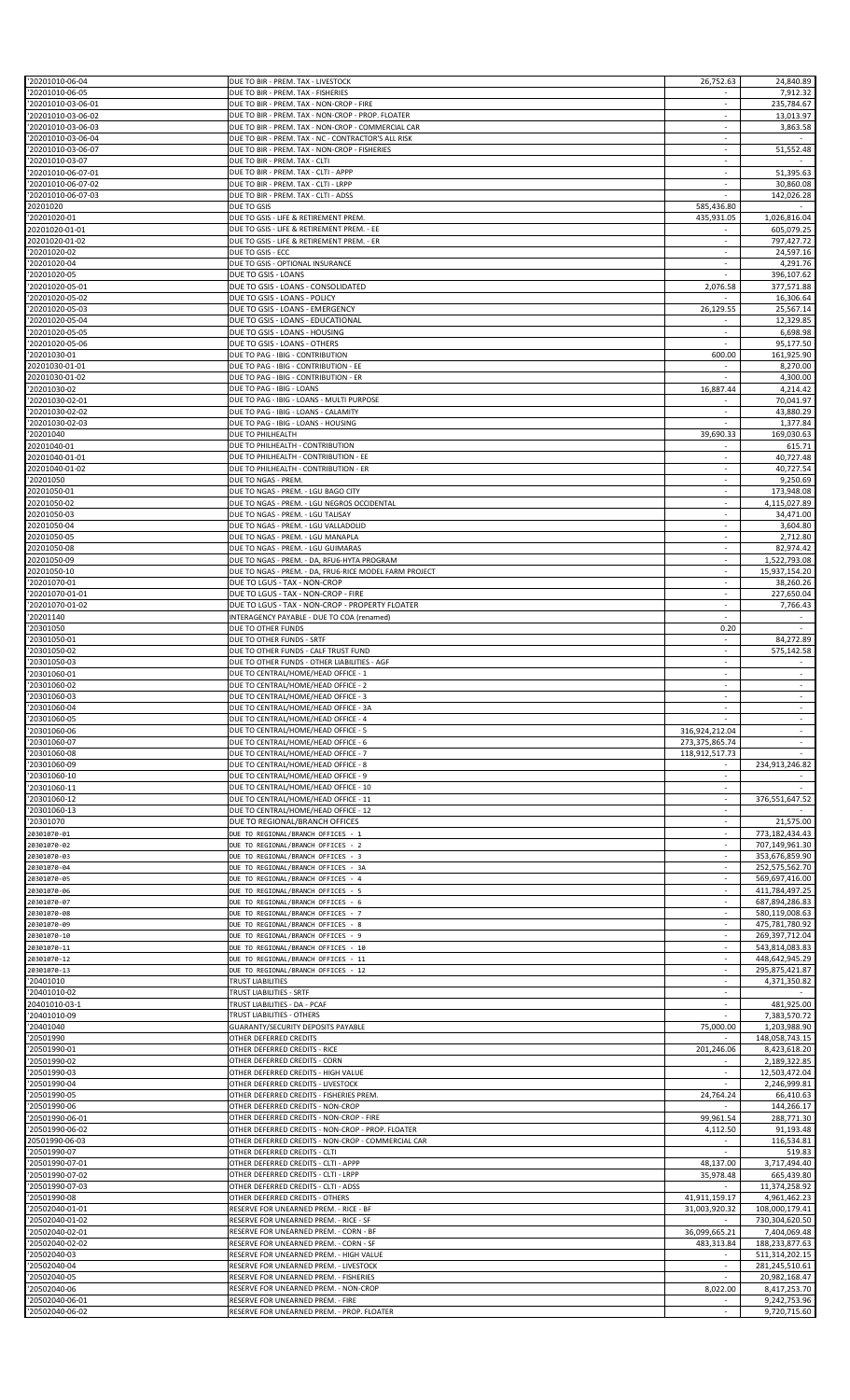| '20502040-06-03                                                                                                               | RESERVE FOR UNEARNED PREM. - COMMERCIAL CAR                                           |                          | 980.00                   |
|-------------------------------------------------------------------------------------------------------------------------------|---------------------------------------------------------------------------------------|--------------------------|--------------------------|
| '20502040-07-01                                                                                                               | RESERVE FOR UNEARNED PREM. - CLTI - APPP                                              |                          | 9,267,234.16             |
| '20502040-07-02                                                                                                               | RESERVE FOR UNEARNED PREM. - CLTI - LRPP                                              | 16,681.48                | 5,972,973.94             |
| '20502040-07-03                                                                                                               | RESERVE FOR UNEARNED PREM. - CLTI - ADSS                                              |                          | 21,155,672.80            |
|                                                                                                                               | LEAVE BENEFITS PAYABLE                                                                |                          |                          |
| '20601020                                                                                                                     |                                                                                       | 5,275.00                 | 68,520,610.32            |
| '20601990-01<br>20601990-01-01                                                                                                | OTHER PROVISIONS - PROVIDENT FUND<br>OTHER PROVISIONS - PROVIDENT FUND - CONTRIBUTION | 13,228.68                | 1,527,548.58<br>3,654.12 |
|                                                                                                                               |                                                                                       |                          |                          |
| '20601990-02                                                                                                                  | OTHER PROVISIONS - INDEMNITY FLUCTUATION                                              |                          | 306,879,000.00           |
| 21099090                                                                                                                      | DIVIDENDS PAYABLE                                                                     | $\sim$                   |                          |
| '21099120-01                                                                                                                  | RETURN PREM. PAYABLE - RICE                                                           | 21,710.27                | 1,781,954.37             |
| '21099120-02                                                                                                                  | RETURN PREM. PAYABLE - CORN                                                           |                          | 24,273.64                |
| '21099120-03                                                                                                                  | RETURN PREM. PAYABLE - HIGH VALUE                                                     |                          | 201,235.64               |
| '21099120-04                                                                                                                  | RETURN PREM. PAYABLE - LIVESTOCK                                                      | $\sim$                   | 1,979.65                 |
| '21099120-05                                                                                                                  | RETURN PREM. PAYABLE - FISHERIES                                                      |                          |                          |
| '21099120-06                                                                                                                  | RETURN PREM. PAYABLE - NCI                                                            |                          | $\sim$                   |
| '21099120-07                                                                                                                  | RETURN PREM. PAYABLE - CLTI                                                           | $\sim$                   | $\sim$                   |
| '21099990                                                                                                                     | <b>OTHER PAYABLES</b>                                                                 |                          | 65.70                    |
| '21099990-01                                                                                                                  | OTHER PAYABLES - ACCRUED EXPENSES                                                     | 918,819.19               | 3,649,914.25             |
| '21099990-02                                                                                                                  | OTHER PAYABLES - SERVICE FEE PAYABLE                                                  |                          | 926,439.80               |
| '21099990-03                                                                                                                  | OTHER PAYABLES - NHMF                                                                 | $\sim$                   |                          |
| '21099990-04                                                                                                                  | OTHER PAYABLES - EMPLOYEES ASSOCIATION                                                |                          |                          |
| '21099990-05                                                                                                                  | OTHER PAYABLES - OTHERS                                                               | 1,304,062.45             | 3,788,478.98             |
| '21101100-07                                                                                                                  | ACCRUED BENEFITS PAYABLE - CLTI                                                       |                          |                          |
|                                                                                                                               |                                                                                       |                          |                          |
| '21201010-02-03                                                                                                               | DUE TO BIR - DOCUMENT STAMP - HIGH VALUE                                              | $\sim$                   | $\sim$                   |
| '21201010-02-07-01                                                                                                            | DUE TO BIR - DOCUMENT STAMP - CLTI - APPP                                             |                          |                          |
| '21201010-02-07-02                                                                                                            | DUE TO BIR - DOCUMENT STAMP - CLTI - LRPP                                             | ×.                       | $\sim$                   |
| '21201010-02-07-03                                                                                                            | DUE TO BIR - DOCUMENT STAMP - CLTI - ADSS                                             |                          |                          |
| '21201010-03-03                                                                                                               | DUE TO BIR - PREM. TAX - HIGH VALUE                                                   | $\sim$                   | $\sim$                   |
| '21201010-03-07-01                                                                                                            | DUE TO BIR - PREM. TAX - CLTI - APPP                                                  |                          |                          |
| '21201010-03-07-02                                                                                                            | DUE TO BIR - PREM. TAX - CLTI - LRPP                                                  | ÷.                       | ÷                        |
| '21201010-03-07-03                                                                                                            | DUE TO BIR - PREM. TAX - CLTI - ADSS                                                  |                          |                          |
| '21201020-03-01                                                                                                               | DUE TO GSIS - LIFE & RETIREMENT PREM.                                                 |                          | $\overline{\phantom{a}}$ |
| '21201020-03-02                                                                                                               | DUE TO GSIS - ECC (SIF)                                                               |                          | ÷                        |
| '21201020-03-03                                                                                                               | DUE TO GSIS - LOANS - EMERGENCY                                                       | ÷.                       | ÷                        |
|                                                                                                                               | DUE TO GSIS - LOANS - EDUCATIONAL                                                     | $\sim$                   | $\sim$                   |
| '21201020-03-04                                                                                                               |                                                                                       |                          |                          |
| '21201020-03-05                                                                                                               | DUE TO GSIS - LOANS - HOUSING                                                         |                          |                          |
| 21201020-03-06                                                                                                                | DUE TO GSIS - LOANS - OTHERS                                                          |                          |                          |
| 21201020-04                                                                                                                   | DUE TO GSIS - OPTIONAL INSURANCE                                                      | $\overline{\phantom{a}}$ | $\sim$                   |
| '21201030-01                                                                                                                  | DUE TO PAG - IBIG - CONTRIBUTION                                                      | $\overline{a}$           | $\sim$                   |
| '21201030-02-01                                                                                                               | DUE TO PAG - IBIG - LOANS - MULTI PURPOSE                                             |                          |                          |
| '21201040                                                                                                                     | DUE TO PHILHEALTH                                                                     |                          |                          |
| '21401010-09                                                                                                                  | TRUST LIABILITIES - OTHERS                                                            | 525,000.00               | 1,003,688.80             |
| '21501990                                                                                                                     | OTHER DEFERRED CREDITS                                                                | $\sim$                   | 44,306,724.82            |
| '21501990-01                                                                                                                  | OTHER DEFERRED CREDITS - RICE                                                         |                          | 34,393.81                |
| '21501990-02                                                                                                                  | OTHER DEFERRED CREDITS - CORN                                                         |                          | 2,408.90                 |
|                                                                                                                               |                                                                                       |                          |                          |
| '21501990-03                                                                                                                  | OTHER DEFERRED CREDITS - HIGH VALUE                                                   | 313,657.04               |                          |
| '21501990-04                                                                                                                  | OTHER DEFERRED CREDITS - LIVESTOCK                                                    |                          | 419,517.53               |
| '21501990-05                                                                                                                  | OTHER DEFERRED CREDITS - FISHERIES PREM                                               |                          | 2,813.54                 |
| '21501990-06-01                                                                                                               | OTHER DEFERRED CREDITS - NON-CROP - FIRE                                              |                          | 151,544.04               |
| '21501990-06-02                                                                                                               | OTHER DEFERRED CREDITS - NON-CROP - PROP. FLOATER                                     | 11,626.04                |                          |
| '21501990-07-01                                                                                                               | OTHER DEFERRED CREDITS - CLTI - APPP                                                  |                          | 79,408.25                |
| '21501990-07-02                                                                                                               | OTHER DEFERRED CREDITS - CLTI - LRPP                                                  |                          | 35,597.03                |
| '21501990-07-03                                                                                                               | OTHER DEFERRED CREDITS - CLTI - ADSS                                                  |                          | 244,664.42               |
| '21501990-08                                                                                                                  | OTHER DEFERRED CREDITS - OTHERS                                                       |                          | 933,436.35               |
| '21502040-01-01                                                                                                               | RESERVE FOR UNEARNED PREM. - RICE - BF                                                |                          |                          |
| '21502040-01-02                                                                                                               | RESERVE FOR UNEARNED PREM. - RICE - SF                                                |                          |                          |
| '21502040-02-01                                                                                                               | RESERVE FOR UNEARNED PREM. - CORN - BF                                                |                          |                          |
|                                                                                                                               |                                                                                       |                          |                          |
| '21502040-02-02                                                                                                               | RESERVE FOR UNEARNED PREM. - CORN - SF                                                | $\overline{\phantom{a}}$ | $\sim$                   |
| '21502040-03                                                                                                                  | RESERVE FOR UNEARNED PREM. - HIGH VALUE                                               |                          |                          |
| '21502040-04                                                                                                                  | RESERVE FOR UNEARNED PREM. - LIVESTOCK                                                | ÷.                       | ÷                        |
| '21502040-05                                                                                                                  | RESERVE FOR UNEARNED PREM. - FISHERIES                                                |                          |                          |
| '21502040-06-01                                                                                                               | RESERVE FOR UNEARNED PREM. - FIRE                                                     |                          | $\overline{\phantom{a}}$ |
| '21502040-06-02                                                                                                               | RESERVE FOR UNEARNED PREM. - PROP. FLOATER                                            | ÷.                       |                          |
| '21502040-07-01                                                                                                               | RESERVE FOR UNEARNED PREM. - CLTI - APPP                                              | ÷.                       | ÷                        |
| '21502040-07-02                                                                                                               | RESERVE FOR UNEARNED PREM. - CLTI - LRPP                                              | $\sim$                   | $\sim$                   |
| '21502040-07-03                                                                                                               | RESERVE FOR UNEARNED PREM. - CLTI - ADSS                                              |                          |                          |
| '21601020                                                                                                                     | LEAVE BENEFITS PAYABLE                                                                | $\sim$                   |                          |
| '21601990-01                                                                                                                  | OTHER PROVISIONS - PROVIDENT FUND                                                     | ×                        |                          |
| '29999120-01                                                                                                                  | RETURN PREM. PAYABLE - RICE                                                           | $\sim$                   | 2,803,154.42             |
|                                                                                                                               |                                                                                       |                          |                          |
| '29999120-02                                                                                                                  | RETURN PREM. PAYABLE - CORN                                                           |                          | 764,362.42               |
| '29999120-03                                                                                                                  | RETURN PREM. PAYABLE - HIGH VALUE                                                     | ÷.                       | 19,845.10                |
| '29999120-04                                                                                                                  | RETURN PREM. PAYABLE - LIVESTOCK                                                      |                          | 18,618.04                |
| '29999120-06                                                                                                                  | RETURN PREM. PAYABLE - NON-CROP                                                       | $\sim$                   | 468.08                   |
| '29999120-07                                                                                                                  | RETURN PREM. PAYABLE - CLTI                                                           |                          | 52,433.96                |
| '29999990                                                                                                                     | <b>OTHER PAYABLES</b>                                                                 | 47,526.25                | 2,059,048.92             |
| '29999990-01                                                                                                                  | OTHER PAYABLES - ACCRUED EXPENSES                                                     | 165,300.00               | 13,483,015.36            |
| 29999990-01-01                                                                                                                | OTHER PAYABLES - SERVICE FEE PAYABLE                                                  | 165,158.07               | 262,260.88               |
| '29999990-02                                                                                                                  | OTHER PAYABLES - SERVICE FEE PAYABLE                                                  |                          |                          |
| 29999990-01-02                                                                                                                | OTHER PAYABLES - NHMF                                                                 | ×                        | 1,681.51                 |
| 29999990-01-03                                                                                                                | OTHER PAYABLES - EMPLOYEES ASSOCIATION                                                | 1,860.00                 | 437,535.03               |
| 29999990-04                                                                                                                   | OTHER PAYABLES - EMPLOYEES ASSOCIATION                                                |                          |                          |
| 29999990-02                                                                                                                   | OTHER PAYABLES - OTHERS                                                               |                          | 23,074,297.33            |
| '29999990-05                                                                                                                  | OTHER PAYABLES - OTHERS                                                               |                          |                          |
| '30101030                                                                                                                     | CONTRIBUTED CAPITAL                                                                   | $\sim$                   | 1,500,000,072.88         |
|                                                                                                                               |                                                                                       |                          |                          |
| '30201010                                                                                                                     | REVALUATION SURPLUS                                                                   |                          |                          |
| '30301020                                                                                                                     | REVENUE/INCOME & EXPENSE SUMMARY                                                      | ×.                       |                          |
| '30701010                                                                                                                     | RETAINED EARNINGS/(DEFICIT)                                                           | 89,474,967.64            | 174,140,312.59           |
| 30701011                                                                                                                      | <b>DIVIDENDS</b>                                                                      |                          |                          |
| '30801010                                                                                                                     | SHARE CAPITAL                                                                         |                          | 100,000,000.00           |
| '30801020                                                                                                                     | SHARE PREM.                                                                           | $\sim$                   | 159,451,430.53           |
| 40202200                                                                                                                      | DIVIDENDS INCOME                                                                      |                          |                          |
| '40202210                                                                                                                     | INTEREST INCOME                                                                       | $\sim$                   | 17,176.92                |
| '40202210-01                                                                                                                  | INTEREST INCOME - LOCAL BANKS                                                         | ×.                       | 5,893,856.56             |
| '40202210-03                                                                                                                  | <b>INTEREST INCOME - BONDS</b>                                                        | ÷.                       |                          |
| 40202210-09                                                                                                                   | INTEREST INCOME HELD TO MATURITY (HTM) FINANCIAL ASSETS                               | $\sim$                   | 121,993,456.03           |
|                                                                                                                               |                                                                                       |                          |                          |
| '40202250                                                                                                                     |                                                                                       |                          |                          |
|                                                                                                                               | INS./REINS.PREM.                                                                      |                          |                          |
|                                                                                                                               | INS./REINS.PREM. - RICE - BF                                                          | ÷.                       | 249,784.40               |
|                                                                                                                               | INS./REINS.PREM. - RICE - BF - FARMER SHARE                                           | ×                        | 41,115,697.21            |
|                                                                                                                               | INS./REINS.PREM. - RICE - BF - LI SHARE                                               | $\overline{\phantom{a}}$ | 24,218,930.19            |
|                                                                                                                               | INS./REINS.PREM. - RICE - BF - GOV'T. SHARE                                           |                          | 68,955,081.39            |
|                                                                                                                               | INS./REINS.PREM. - RICE - BF - RSBSA                                                  | ×                        | 61,584,145.28            |
| '40202250-01-01<br>'40202250-01-01-01<br>'40202250-01-01-02<br>'40202250-01-01-03<br>'40202250-01-01-04<br>'40202250-01-01-05 | INS./REINS.PREM. - RICE - BF - DA PROJ.                                               |                          |                          |
|                                                                                                                               | INS./REINS.PREM. - RICE - BF - DA PROJ. - SIKAT SAKA                                  | $\sim$                   | 169,916,764.92           |
| '40202250-01-01-05-01<br>'40202250-01-01-05-05                                                                                | INS./REINS.PREM. - RICE - BF - DA PROJ. - PUNLA                                       |                          | 779,514.07               |
|                                                                                                                               | INS./REINS.PREM. - RICE - BF - DA PROJ. - PLEA                                        | ÷.                       |                          |
| '40202250-01-01-05-06                                                                                                         |                                                                                       |                          | 10,942,616.40            |
| '40202250-01-01-05-07                                                                                                         | INS./REINS.PREM. - RICE - BF - DA PROJ. - SURE                                        |                          | 2,354,975.00             |
| '40202250-01-01-05-08                                                                                                         | INS./REINS.PREM. - RICE - BF - DA PROJ. - HYBRID                                      | $\sim$                   |                          |
| '40202250-01-01-06<br>'40202250-01-01-06-01                                                                                   | INS./REINS.PREM. - RICE - BF - DAR<br>INS./REINS.PREM. - RICE - BF - DAR - APCP       | $\sim$                   | 74,199,490.27            |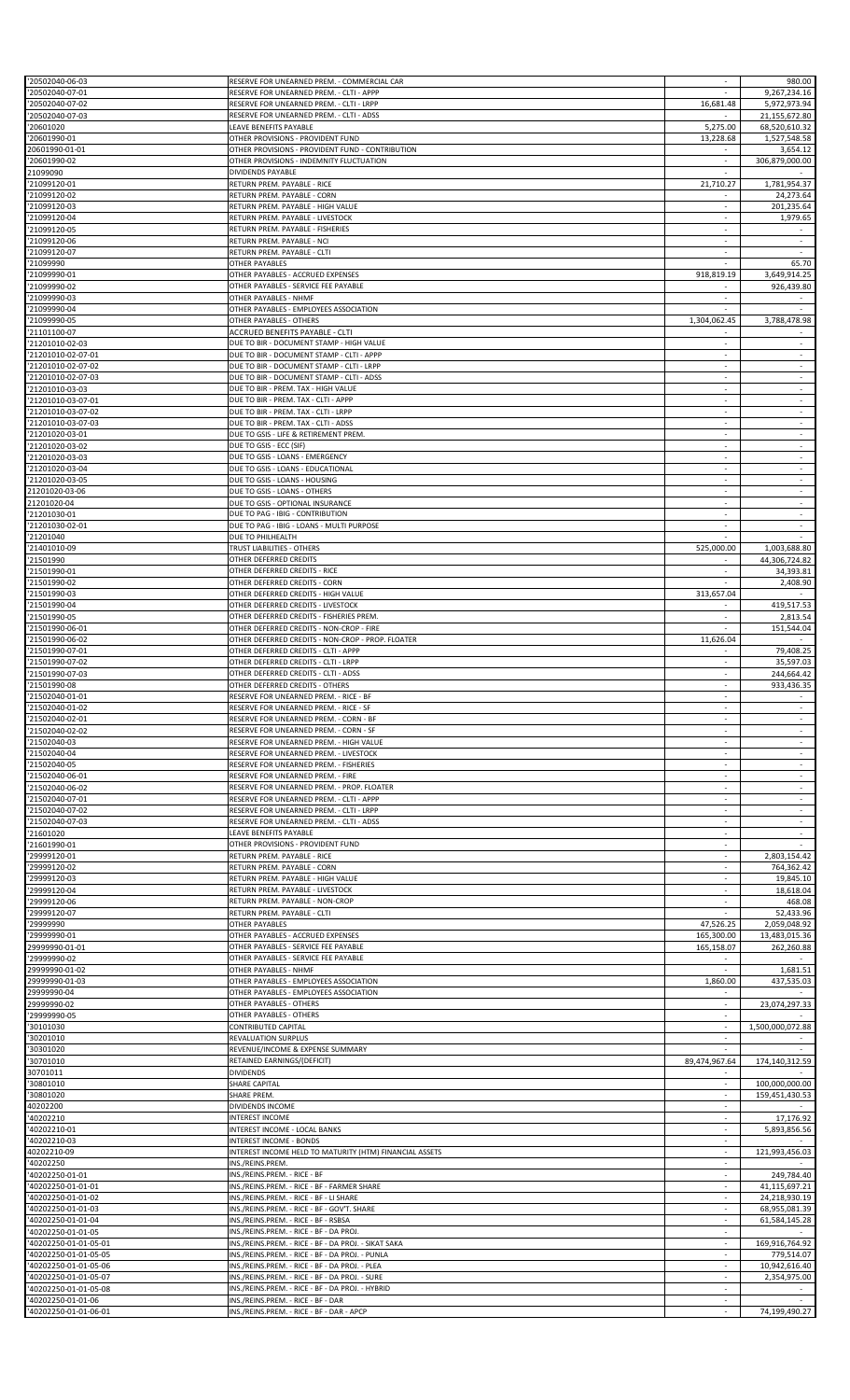| '40202250-01-01-06-02 | INS./REINS.PREM. - RICE - BF - DAR - AIP                                       |                          | 406,750.00       |
|-----------------------|--------------------------------------------------------------------------------|--------------------------|------------------|
| 40202250-01-01-07     | INS./REINS.PREM. - RICE - BF - SPL. PROJ.                                      |                          | 11,000.00        |
| 40202250-01-01-07-02  | INS./REINS.PREM. - RICE - BF - SPL. PROJ. - YOLANDA                            | $\sim$                   | 17,342.50        |
| 40202250-01-01-07-03  | INS./REINS.PREM. - RICE - BF - SPL. PROJ. - AGRI AGRA                          | $\sim$                   | 1,500.00         |
| '40202250-01-02       | INS./REINS.PREM. - RICE - SFF                                                  | $\sim$                   | 5,982,123.40     |
| 40202250-01-02-01     | INS./REINS.PREM. - RICE - SFF - FARMER SHARE                                   |                          | 12,167,482.23    |
| '40202250-01-02-03    | INS./REINS.PREM. - RICE - SFF - GOV'T. SHARE                                   | $\mathcal{L}$            | 237,356,649.84   |
| 40202250-01-02-04     | INS./REINS.PREM. - RICE - SFF - RSBSA                                          | $\overline{\phantom{a}}$ |                  |
|                       |                                                                                |                          | 1,321,632,475.56 |
| 40202250-01-02-05     | INS./REINS.PREM. - RICE - SFF - DA PROJ.                                       | $\sim$                   | 26,782,190.00    |
| '40202250-01-02-05-01 | INS./REINS.PREM. - RICE - SFF - DA PROJ. - SIKAT SAKA                          |                          | 157,500.00       |
| '40202250-01-02-05-04 | INS./REINS.PREM. - RICE - SFF - DA PROJ. - HYTA                                | $\mathcal{L}$            | 1,899,112.00     |
| '40202250-01-02-05-05 | INS./REINS.PREM. - RICE - SFF - DA PROJ. - PUNLA                               |                          | 133,250.00       |
| 40202250-01-02-05-06  | INS./REINS.PREM. - RICE - SFF - DA PROJ. - PLEA                                | $\sim$                   | 1,841,050.00     |
| 40202250-01-02-05-08  | INS./REINS.PREM. - RICE - SFF - DA PROJ. - HYBRID                              |                          | 2,273,094.80     |
|                       | INS./REINS.PREM. - RICE - SFF - DA PROJ. - RICE MODEL FARM                     | $\sim$                   |                  |
| '40202250-01-02-05-09 |                                                                                |                          | 6,044,529.20     |
| '40202250-01-02-06    | INS./REINS.PREM. - RICE - SFF - DAR                                            | $\sim$                   | 800,755.40       |
| 40202250-01-02-06-01  | INS./REINS.PREM. - RICE - SFF - DAR - APCP                                     |                          |                  |
| '40202250-01-02-06-02 | INS./REINS.PREM. - RICE - SFF - DAR - AIP                                      | $\sim$                   | 4,241,256.80     |
| '40202250-01-02-07    | INS./REINS.PREM. - RICE - SFF - SPL. PROJ.                                     | $\overline{\phantom{a}}$ | 109,463,656.17   |
| '40202250-01-02-07-02 | INS./REINS.PREM. - RICE - SFF - SPL. PROJ. - YOL&A                             | $\overline{\phantom{a}}$ | 18,575,359.15    |
| 40202250-02-01        | INS./REINS.PREM. - CORN - BF                                                   | $\sim$                   | 5,000.00         |
|                       |                                                                                | $\mathcal{L}$            |                  |
| '40202250-02-01-01    | INS./REINS.PREM. - CORN - BF - FARMER SHARE                                    |                          | 8,504,020.79     |
| '40202250-02-01-02    | INS./REINS.PREM. - CORN - BF - LI SHARE                                        | $\overline{\phantom{a}}$ | 6,315,438.54     |
| 40202250-02-01-03     | INS./REINS.PREM. - CORN - BF - GOV'T. SHARE                                    | $\sim$                   | 19,515,025.01    |
| '40202250-02-01-04    | INS./REINS.PREM. - CORN - BF - RSBSA                                           |                          | 13,063,692.44    |
| '40202250-02-01-05    | INS./REINS.PREM. - CORN - BF - DA PROJ.                                        | $\mathcal{L}$            |                  |
| 40202250-02-01-05-01  | INS./REINS.PREM. - CORN - BF - DA PROJ. - SIKAT SAKA                           | $\overline{\phantom{a}}$ | 2,278,150.00     |
|                       | INS./REINS.PREM. - CORN - BF - DA PROJ. - PUNLA                                | $\sim$                   |                  |
| 40202250-02-01-05-05  |                                                                                |                          | 245,000.00       |
| '40202250-02-01-05-06 | INS./REINS.PREM. - CORN - BF - DA PROJ. - PLEA                                 |                          | 2,498,176.00     |
| '40202250-02-01-05-07 | INS/REINS PREM - CORN - BF - DA PROJECTS - SURE                                | $\sim$                   | 551,250.00       |
| '40202250-02-01-06-01 | INS./REINS.PREM. - CORN - BF - DAR - APCP                                      | $\overline{\phantom{a}}$ | 12,546,466.15    |
| 40202250-02-01-06-02  | INS./REINS.PREM. - CORN - BF - DAR - AIP                                       | $\overline{\phantom{a}}$ | 170,600.00       |
| '40202250-02-01-07    | INS./REINS.PREM. - CORN - BF - SPL. PROJ.                                      | ÷                        |                  |
|                       |                                                                                | $\sim$                   |                  |
| 40202250-02-02        | INS./REINS.PREM. - CORN - SFF                                                  |                          | 7,397,716.80     |
| '40202250-02-02-01    | INS./REINS.PREM. - CORN - SFF - FARMER SHARE                                   | $\overline{\phantom{a}}$ | 5,355,591.13     |
| 40202250-02-02-03     | INS./REINS.PREM. - CORN - SFF - GOV'T. SHARE                                   |                          | 104,541,650.99   |
| 40202250-02-02-04     | INS./REINS.PREM. - CORN - SFF - RSBSA                                          | ÷.                       | 485,808,722.50   |
| 40202250-02-02-05     | INS./REINS.PREM. - CORN - SFF - DA PROJ.                                       | $\sim$                   | 19,822,840.00    |
| 40202250-02-02-05-05  | INS./REINS.PREM. - CORN - SFF - DA PROJ. - PUNLA                               | $\sim$                   | 183,000.00       |
| '40202250-02-02-05-06 |                                                                                |                          |                  |
|                       | INS./REINS.PREM. - CORN - SFF - DA PROJ. - PLEA                                |                          | 365,300.00       |
| '40202250-02-02-05-08 | INS./REINS.PREM. - CORN - SFF - DA PROJ. - HYBRID                              | $\mathcal{L}$            |                  |
| '40202250-02-02-06    | INS./REINS.PREM. - CORN - SFF - DAR                                            |                          | 38,600.00        |
| 40202250-02-02-06-01  | INS./REINS.PREM. - CORN - SFF - DAR - APCP                                     | $\sim$                   |                  |
| '40202250-02-02-06-02 | INS./REINS.PREM. - CORN - SFF - DAR - AIP                                      |                          | 7,597,585.20     |
| '40202250-02-02-07    | INS./REINS.PREM. - CORN - SFF - SPL. PROJ.                                     | $\sim$                   | 35,549,241.20    |
|                       |                                                                                |                          |                  |
| '40202250-02-02-07-02 | INS./REINS.PREM. - CORN - SFF - SPL. PROJ. - YOL&A                             | $\overline{\phantom{a}}$ | 285,537.28       |
| 40202250-03           | INS./REINS.PREM. - HIGH VALUE                                                  |                          | 177,210.62       |
| '40202250-03-01       | INS./REINS.PREM. - HIGH VALUE - BF                                             | $\mathcal{L}$            | 2,679,222.88     |
| '40202250-03-01-01    | INS./REINS.PREM. - HIGH VALUE - BF - FARMER SHARE                              | $\sim$                   | 7,473,317.03     |
| '40202250-03-01-03    | INS./REINS.PREM. - HIGH VALUE - BF - GOV'T. SHARE                              | $\sim$                   | 389,630.36       |
| 40202250-03-01-04     | INS./REINS.PREM. - HIGH VALUE - BF - RSBSA                                     | $\overline{\phantom{a}}$ | 12,533,936.41    |
| '40202250-03-01-05    | INS./REINS.PREM. - HIGH VALUE - BF - DA PROJ.                                  | $\sim$                   |                  |
|                       |                                                                                |                          |                  |
| 40202250-03-01-05-05  | INS./REINS.PREM. - HIGH VALUE - BF - DA PROJ. - PUNLA                          | $\overline{\phantom{a}}$ | $\sim$           |
| 40202250-03-01-05-06  | INS./REINS.PREM. - HIGH VALUE - BF - DA PROJ. - PLEA                           | $\sim$                   | 4,059,245.37     |
|                       |                                                                                |                          |                  |
| '40202250-03-01-05-07 | INS./REINS.PREM. - HIGH VALUE - BF - DA PROJ. - SURE                           |                          | 24,137.50        |
| '40202250-03-01-06    | INS./REINS.PREM. - HIGH VALUE - BF - DAR                                       |                          |                  |
|                       |                                                                                |                          |                  |
| 40202250-03-01-06-01  | INS./REINS.PREM. - HIGH VALUE - BF - DAR - APCP                                |                          | 10,351,469.61    |
| 40202250-03-01-07     | INS./REINS.PREM. - HIGH VALUE - BF - SPL. PROJ.                                | $\sim$                   | 48,825.00        |
| 40202250-03-02        | INS./REINS.PREM. - HIGH VALUE - SFF                                            |                          | 6,149,484.18     |
| '40202250-03-02-01    | INS./REINS.PREM. - HIGH VALUE - SFF - FARMER SHARE                             | $\sim$                   | 159,509.13       |
| '40202250-03-02-03    | INS./REINS.PREM. - HIGH VALUE - SFF - GOV'T. SHARE                             | $\overline{\phantom{a}}$ | 88,942,325.21    |
| 40202250-03-02-04     | INS./REINS.PREM. - HIGH VALUE - SFF - RSBSA                                    | $\overline{\phantom{a}}$ | 502,819,881.23   |
| '40202250-03-02-05    |                                                                                | $\sim$                   | 27,044,581.69    |
|                       | INS./REINS.PREM. - HIGH VALUE - SFF - DA PROJ.                                 | $\sim$                   |                  |
| '40202250-03-02-05-06 | INS./REINS.PREM. - HIGH VALUE - SFF - DA PROJ. - PLEA                          |                          | 977,228.69       |
| 40202250-03-02-05-07  | INS./REINS.PREM. - HIGH VALUE - SFF - DA PROJ. - SURE                          | $\sim$                   | 1,250.00         |
| 40202250-03-02-06     | INS./REINS.PREM. - HIGH VALUE - SFF - DAR                                      |                          | 4,941,281.03     |
| '40202250-03-02-06-01 | INS./REINS.PREM. - HIGH VALUE - SFF - DAR - APCP                               | ÷                        | 932,793.06       |
| '40202250-03-02-06-02 | INS./REINS.PREM. - HIGH VALUE - SFF - DAR - AIP                                | $\sim$                   | 3,837,258.04     |
| 40202250-03-02-07     | INS./REINS.PREM. - HIGH VALUE - SFF - SPL. PROJ.                               | $\sim$                   | 38,567,306.58    |
|                       |                                                                                |                          |                  |
| 40202250-03-02-07-02  | INS./REINS.PREM. - HIGH VALUE - SFF - SPL. PROJ. - YOL&A                       | $\mathcal{L}$            | 2,220,593.43     |
| 40202250-04           | INS./REINS.PREM. - LIVESTOCK                                                   |                          | 17,925.00        |
| '40202250-04-01       | INS./REINS.PREM. - LIVESTOCK - BF                                              |                          | 8,483,971.75     |
| 40202250-04-01-01     | INS./REINS.PREM. - LIVESTOCK - BF - FARMER SHARE                               | $\sim$                   | 687,115.09       |
| '40202250-04-01-03    | INS./REINS.PREM. - LIVESTOCK - BF - GOV'T. SHARE                               |                          | 33,985.00        |
| '40202250-04-01-04    | INS./REINS.PREM. - LIVESTOCK - BF - RSBSA                                      | $\sim$                   | 584,942.62       |
| '40202250-04-01-05-05 | INS./REINS.PREM. - LIVESTOCK - BF - DA PROJ. - PUNLA                           | $\sim$                   | 425,740.92       |
| '40202250-04-01-05-06 | INS./REINS.PREM. - LIVESTOCK - BF - DA PROJ. - PLEA                            | $\overline{\phantom{a}}$ | 1,222,396.36     |
|                       |                                                                                | $\sim$                   |                  |
| '40202250-04-01-06-01 | INS./REINS.PREM. - LIVESTOCK - BF - DAR - APCP                                 |                          | 430,660.34       |
| 40202250-04-01-07     | INS./REINS.PREM. - LIVESTOCK - BF - SPL. PROJ.                                 | $\sim$                   | 20,540.00        |
| 40202250-04-02        | INS./REINS.PREM. - LIVESTOCK - SFF                                             | $\overline{\phantom{a}}$ | 28,250,957.97    |
| 40202250-04-02-01     | INS./REINS.PREM. - LIVESTOCK - SFF - FARMER SHARE                              | $\sim$                   | 1,256,972.34     |
| '40202250-04-02-03    | INS./REINS.PREM. - LIVESTOCK - SFF - GOV'T. SHARE                              | $\mathcal{L}$            | 50,796,091.82    |
| '40202250-04-02-04    | INS./REINS.PREM. - LIVESTOCK - SFF - RSBSA                                     | $\sim$                   | 237,095,211.33   |
|                       |                                                                                | $\sim$                   |                  |
| 40202250-04-02-05     | INS./REINS.PREM. - LIVESTOCK - SFF - DA PROJ.                                  |                          | 2,663,768.17     |
| '40202250-04-02-05-05 | INS./REINS.PREM. - LIVESTOCK - SFF - DA PROJ. - PUNLA                          |                          | 103,896.50       |
| '40202250-04-02-05-06 | INS./REINS.PREM. - LIVESTOCK - SFF - DA PROJ. - PLEA                           | $\sim$                   | 306,952.54       |
| 40202250-04-02-06     | INS./REINS.PREM. - LIVESTOCK - SFF - DAR                                       | $\overline{\phantom{a}}$ | 2,254,690.00     |
| 40202250-04-02-06-01  | INS./REINS.PREM. - LIVESTOCK - SFF - DAR - APCP                                | $\sim$                   | 72,620.00        |
| '40202250-04-02-06-02 | INS./REINS.PREM. - LIVESTOCK - SFF - DAR - AIP                                 |                          | 99,915.00        |
|                       |                                                                                | $\mathcal{L}$            |                  |
| '40202250-04-02-07    | INS./REINS.PREM. - LIVESTOCK - SFF - SPL. PROJ.                                |                          | 8,779,402.66     |
| '40202250-04-02-07-02 | INS./REINS.PREM. - LIVESTOCK - SFF - SPL. PROJ. - YOL&A                        |                          | 4,431,214.00     |
| 40202250-04-02-07-03  | INSURANCE/REINSURANCE PREMIUM - LIVESTOCK - SFF - SPECIAL PROJECTS - AGRI-AGRA | $\sim$                   | $\sim$           |
| '40202250-05-01       | INS./REINS.PREM. - FISHERIES - BF                                              | $\mathcal{L}$            | 5,503,815.37     |
| '40202250-05-01-01    | INS./REINS.PREM. - FISHERIES - BF - FARMER SHARE                               | $\sim$                   | 19,645.50        |
| '40202250-05-01-04    | INS./REINS.PREM. - FISHERIES - BF - RSBSA                                      | $\sim$                   | 5,372,619.39     |
|                       |                                                                                |                          |                  |
| 40202250-05-01-05     | INS./REINS.PREM. - FISHERIES - BF - DA PROJ.                                   |                          |                  |
| '40202250-05-01-05-06 | INS./REINS.PREM. - FISHERIES - BF - DA PROJ. - PLEA                            | $\sim$                   | 4,900.00         |
| 40202250-05-01-07     | INS./REINS.PREM. - FISHERIES - BF - SPL. PROJ.                                 | $\sim$                   | 2,100.00         |
| 40202250-05-02        | INS./REINS.PREM. - FISHERIES - SFF                                             | $\overline{\phantom{a}}$ |                  |
| '40202250-05-02-01    | INS./REINS.PREM. - FISHERIES - SFF - FARMER SHARE                              | $\overline{\phantom{a}}$ | 27.888.18        |
| '40202250-05-02-03    | INS./REINS.PREM. - FISHERIES - SFF - GOV'T. SHARE                              | $\mathcal{L}$            | 3,356,113.46     |
|                       |                                                                                |                          |                  |
| '40202250-05-02-04    | INS./REINS.PREM. - FISHERIES - SFF - RSBSA                                     |                          | 18,433,214.59    |
| 40202250-05-02-05     | INS./REINS.PREM. - FISHERIES - SFF - DA PROJ.                                  | $\sim$                   | 234,588.83       |
| 40202250-05-02-06     | INS/REINS PREM - FISHERIES - SFF - DAR                                         |                          | 6,400.00         |
| '40202250-05-02-06-02 | INS./REINS.PREM. - FISHERIES - SFF - DAR - AIP                                 | $\mathcal{L}$            | 91,378.00        |
| 40202250-05-02-07     | INS./REINS.PREM. - FISHERIES - SFF - SPL. PROJ.                                | $\overline{\phantom{a}}$ | 771,654.54       |
| 40202250-05-02-07-02  | INS./REINS.PREM. - FISHERIES - SFF - SPL. PROJ. - YOL&A                        | $\sim$                   |                  |
| 40202250-06           | INS./REINS.PREM. - NON-CROP                                                    | $\sim$                   |                  |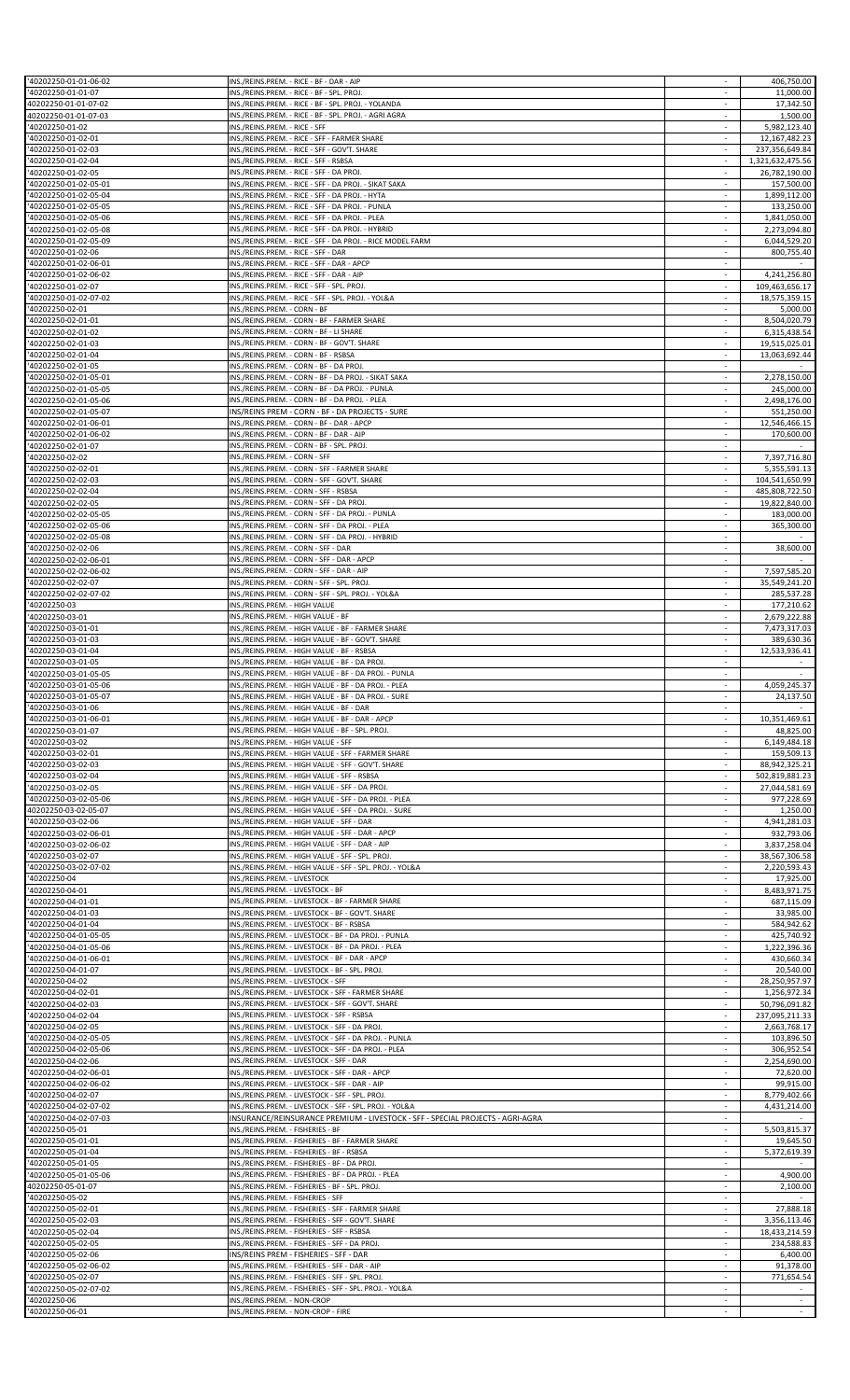| '40202250-06-01-01                                | INS./REINS.PREM. - NON-CROP - FIRE - BF                                                                         |                          | 3,936,043.37             |
|---------------------------------------------------|-----------------------------------------------------------------------------------------------------------------|--------------------------|--------------------------|
|                                                   |                                                                                                                 |                          |                          |
| '40202250-06-01-01-01                             | INS./REINS.PREM. - NON-CROP - FIRE - BF - FARMER SHARE                                                          |                          | 4,935.08                 |
| '40202250-06-01-01-04                             | INS./REINS.PREM. - NON-CROP - FIRE - BF - RSBSA                                                                 |                          | 6,106,580.09             |
| '40202250-06-01-01-06-01                          | INS./REINS.PREM. - NON-CROP - FIRE - BF - DAR - APCP                                                            | $\sim$                   | 7,556.50                 |
| '40202250-06-01-01-07                             | INS./REINS.PREM. - NON-CROP - FIRE - BF - SPL. PROJ.                                                            | $\sim$                   |                          |
| '40202250-06-01-02-01                             | INS./REINS.PREM. - NON-CROP - FIRE - SFF - FARMER SHARE                                                         |                          | 1,809,930.35             |
| '40202250-06-01-02-04                             | INS./REINS.PREM. - NON-CROP - FIRE - SFF - RSBSA                                                                | $\sim$                   | 119,729.56               |
| '40202250-06-01-02-07                             | INS/REINS PREM - NON-CROP - FIRE - SFF - SPECIAL PROJECTS                                                       | $\overline{\phantom{a}}$ | 26,716.02                |
| '40202250-06-01-02-07-02                          | INSURANCE/REINSURANCE PREMIUM - NON-CROP - FIRE - SFF - SPECIAL PROJECTS - YOLANDA                              | $\sim$                   | 194,691.86               |
| '40202250-06-02                                   | INS./REINS.PREM. - NC - PROP. FLOATER                                                                           |                          | 53,355.00                |
| '40202250-06-02-01-01                             | INS./REINS.PREM. - NC - PROP. FLOATER - BF - FARMER SHARE                                                       | $\sim$                   | 51,390.00                |
| '40202250-06-02-01-03                             | INS./REINS.PREM. - NC - PROP. FLOATER - BF - GOV'T. SHARE                                                       |                          | 658,200.00               |
| '40202250-06-02-01-04                             | INS./REINS.PREM. - NC - PROP. FLOATER - BF - RSBSA                                                              | $\sim$                   | 3,134,290.23             |
| '40202250-06-02-01-05-05                          | INS./REINS.PREM. - NC - PF - BF - DA PROJ. - PUNLA                                                              |                          |                          |
| '40202250-06-02-01-05-06                          | INSURANCE/REINSURANCE PREMIUM - NON-CROP - PROPERTY FLOATER - BF - DA PROJECTS - PLEA                           | $\sim$                   | 800.00                   |
| '40202250-06-02-01-06-02                          | INS./REINS.PREM. - NC - PROP. FLOATER - BF - DAR - AIP                                                          | $\sim$                   |                          |
| '40202250-06-02-01-07                             | INS./REINS.PREM. - NC - PROP. FLOATER - BF - SPL. PROJ                                                          |                          | 29,122.18                |
| '40202250-06-02-02-01                             | INS./REINS.PREM. - NC - PROP. FLOATER - SFF - FARMER SHARE                                                      | ÷.                       | 114,947.95               |
| '40202250-06-02-02-03                             | INS./REINS.PREM. - NC - PROP. FLOATER - SFF - GOV'T. SHARE                                                      | $\overline{\phantom{a}}$ | 3,133,781.60             |
|                                                   |                                                                                                                 |                          |                          |
| '40202250-06-02-02-04                             | INS./REINS.PREM. - NC - PROP. FLOATER - SFF - RSBSA                                                             | $\overline{\phantom{a}}$ | 16,708,223.10            |
| '40202250-06-02-02-05                             | INS./REINS.PREM. - NC - PROP. FLOATER - SFF - DA PROJ                                                           | $\sim$                   | 373,200.00               |
| '40202250-06-02-02-06-02                          | INS./REINS.PREM. - NC - PROP. FLOATER - SFF - DAR - AIP                                                         | $\mathcal{L}$            |                          |
| 40202250-06-02-02-05                              | INS./REINS.PREM. - NC - PROP. FLOATER - SFF - DA PROJ.                                                          | $\overline{\phantom{a}}$ | $\sim$                   |
| 40202250-06-02-02-06                              | INS./REINS.PREM. - NC - PROP. FLOATER - SFF - DAR                                                               | $\sim$                   | 20,400.00                |
| '40202250-06-02-02-07                             | INS./REINS.PREM. - NC - PROP. FLOATER - SFF - SPL. PROJ                                                         |                          | 968,703.19               |
| '40202250-06-02-02-07-02                          | INS./REINS.PREM. - NC - PF - SFF - SPL. PROJ. - YOLANDA                                                         | $\sim$                   | 804,392.68               |
| '40202250-06-07-01-01                             | INS./REINS.PREM. - NC - FISHERIES - BF - FARMER SHARE                                                           | $\overline{\phantom{a}}$ | 2,073,142.00             |
| '40202250-06-07-01-03                             | INS/REINS PREM - NON-CROP - FISHERIES - BF - GOVERNMENT SHARE                                                   | $\sim$                   | 52,400.00                |
| '40202250-06-07-01-04                             | INS./REINS.PREM. - NC - FISHERIES - BF - RSBSA                                                                  |                          | 45,100.00                |
| '40202250-06-07-01-05-06                          | INS./REINS.PREM. - NC - FISHERIES - BF - DA PROJ. - PLEA                                                        | $\sim$                   | 20,000.00                |
| '40202250-06-07-02                                |                                                                                                                 | $\overline{\phantom{a}}$ |                          |
|                                                   | INS./REINS.PREM. - NC - FISHERIES - SFF                                                                         |                          |                          |
| '40202250-06-07-02-01                             | INSURANCE/REINSURANCE PREMIUM - NON-CROP - FISHERIES - SFF - FARMER SHARE                                       | $\sim$                   |                          |
| '40202250-06-07-02-03                             | INS./REINS.PREM. - NC - FISHERIES - SFF - GOV'T. SHARE                                                          |                          | 2,131,300.00             |
| '40202250-06-07-02-04                             | INS./REINS.PREM. - NC - FISHERIES - SFF - RSBSA                                                                 | $\sim$                   | 5,648,813.46             |
| '40202250-06-07-02-05                             | INS./REINS.PREM. - NC - FISHERIES - SFF - DA PROJ.                                                              | $\sim$                   |                          |
| '40202250-06-07-02-07                             | INS./REINS.PREM. - NC - FISHERIES - SFF - SPL. PROJ.                                                            |                          | 104,240.00               |
| '40202250-07-01                                   | INS./REINS.PREM. - CLTI - APPP                                                                                  | ÷.                       | 4,600,913.74             |
| '40202250-07-01-01                                | INS./REINS.PREM. - CLTI - APPP - BF                                                                             | $\sim$                   | 1,057,162.50             |
| '40202250-07-01-01-01                             | INS./REINS.PREM. - CLTI - APPP - BF - FARMER SHARE                                                              | $\sim$                   | 1,413,742.49             |
| '40202250-07-01-02                                | INS./REINS.PREM. - CLTI - APPP - SFF                                                                            |                          | 4,545,609.39             |
| '40202250-07-01-02-01                             | INS./REINS.PREM. - CLTI - APPP - SFF - FARMER SHARE                                                             | $\sim$                   | 2,039,577.95             |
|                                                   | INS./REINS.PREM. - CLTI - APPP - SFF - RSBSA                                                                    |                          |                          |
| '40202250-07-01-02-04<br>'40202250-07-01-02-07-02 | INS./REINS.PREM. - CLTI - APPP - SFF - SPL. PROJ. - YOL&A                                                       | $\sim$                   | 26,640,287.50            |
|                                                   |                                                                                                                 |                          |                          |
| '40202250-07-02                                   | INS./REINS.PREM. - CLTI - LRPP                                                                                  |                          | 1,441,535.19             |
| '40202250-07-02-01                                | INS./REINS.PREM. - CLTI - LRPP - BF                                                                             | ÷.                       | 2,155,756.69             |
| '40202250-07-02-01-01                             | INS./REINS.PREM. - CLTI - LRPP - BF - FARMER SHARE                                                              | $\overline{\phantom{a}}$ | 4,634,883.87             |
| '40202250-07-02-01-05-06                          | INS./REINS.PREM. - CLTI - LRPP - BF - DA PROJ. - PLEA                                                           |                          | 874,229.28               |
| '40202250-07-02-01-05-07                          | INSURANCE/REINSURANCE PREMIUM - CLTI - LRPP - BF - DA PROJECTS - SURE                                           | $\sim$                   | 34,275.00                |
| '40202250-07-02-02                                | INS./REINS.PREM. - CLTI - LRPP - SFF                                                                            | $\sim$                   | 33,912.06                |
| '40202250-07-02-02-01                             | INS./REINS.PREM. - CLTI - LRPP - SFF - FARMER SHARE                                                             | $\sim$                   | 899,360.66               |
| '40202250-07-02-02-05-06                          | INSURANCE/REINSURANCE PREMIUM - CLTI - LRPP - SFF - DA PROJECTS - PLEA                                          |                          |                          |
| '40202250-07-03                                   | INS./REINS.PREM. - CLTI - ADSS                                                                                  | ÷.                       | 4,394,864.06             |
| '40202250-07-03-01                                | INS./REINS.PREM. - CLTI - ADSS - BF                                                                             | $\overline{\phantom{a}}$ | 4,708,250.00             |
| '40202250-07-03-01-01                             | INS./REINS.PREM. - CLTI - ADSS - BF - FARMER SHARE                                                              | $\sim$                   | 941,857.75               |
|                                                   |                                                                                                                 |                          |                          |
| '40202250-07-03-02                                | INS./REINS.PREM. - CLTI - ADSS - SFF                                                                            |                          | 2,654,242.50             |
| '40202250-07-03-02-01                             | INS./REINS.PREM. - CLTI - ADSS - SFF - FARMER SHARE                                                             |                          | 21,732,603.52            |
| '40202250-07-03-02-04                             | INS./REINS.PREM. - CLTI - ADSS - SFF - RSBSA                                                                    |                          |                          |
| '40202251-01                                      | INSURANCE/REINSURANCE PREMIUM DISCOUNT - RICE                                                                   | $\sim$                   | $\sim$                   |
| 40202251-07                                       | INS./REINS.PREM. DISCOUNT - CLTI                                                                                |                          |                          |
| '40202251-07-02-02-01                             | INS./REINS.PREM. DISC. - CLTI - LRPP - SFF - FARMER SHARE                                                       | 27,795.51                | ÷                        |
| 40202251-07-03                                    | INS./REINS. PREM. DISC. - CLTI - ADSS                                                                           |                          | $\overline{\phantom{a}}$ |
| '40202251-07-03-02-01                             | INS./REINS.PREM. DISC. - CLTI - ADSS - SFF - FARMER SHARE                                                       | 370.00                   | $\sim$                   |
| '40202252-02-01                                   | RETURNS & CANCELLATIONS OF INS./REINS.PREM. - CORN - BF                                                         |                          | ÷                        |
| '40202252-04-02-01                                | RETURNS AND CANCELLATIONS OF INSURANCE/REINSURANCE PREMIUMS - LIVESTOCK - SFF - FARMER SHARE                    | 40,155.00                | $\overline{\phantom{a}}$ |
| '40202252-06-01-02-01                             | RETURNS AND CANCELLATIONS OF INS/REINS PREMS - NON-CROP - FIRE - SFF - FARMER SHARE                             | 40,971.92                |                          |
| '40202253-01-01                                   | INS./REINS. PREM. RESERVES - RICE - BF                                                                          | 37,838,932.09            | 9,352,243.89             |
| '40202253-01-01-01                                | INS./REINS. PREM. RESERVES - RICE - BF - REG.                                                                   | 19,717,541.49            |                          |
| '40202253-01-01-04                                | INS./REINS. PREM. RESERVES - RICE - BF - RSBSA                                                                  | 2,840,007.74             | $\sim$                   |
|                                                   |                                                                                                                 |                          |                          |
| '40202253-01-01-05-01                             | INS./REINS. PREM. RESERVES - RICE - BF - DA PROJ. - SIKAT SAKA                                                  | 809,288.80               | $\sim$                   |
| '40202253-01-01-05-05                             | INS./REINS. PREM. RESERVES - RICE - BF - DA PROJ. - PUNLA                                                       | 60,322.87                |                          |
| '40202253-01-01-06-01                             | INS./REINS. PREM. RESERVES - RICE - BF - DAR - APCP                                                             | 77,127.19                |                          |
| '40202253-01-01-07                                | INS./REINS. PREM. RESERVES - RICE - BF - SPL. PROJ.                                                             |                          | 617,157.88               |
| '40202253-01-02                                   | INS./REINS. PREM. RESERVES - RICE - SFF                                                                         | 119,239,704.09           | 77,140,658.70            |
| '40202253-01-02-01                                | INS./REINS. PREM. RESERVES - RICE - SFF - REG.                                                                  | 16,824,939.54            | 2,383,282.43             |
| '40202253-01-02-04                                | INS./REINS. PREM. RESERVES - RICE - SFF - RSBSA                                                                 | 104,193,045.86           | 21,095,848.18            |
| '40202253-01-02-05-05                             | INS./REINS. PREM. RESERVES - RICE - SFF - DA PROJ. - PUNLA                                                      |                          |                          |
| '40202253-01-02-05-08                             | INS./REINS. PREM. RESERVES - RICE - SFF - DA PROJ. - HYBRID                                                     | 219,962.55               | $\sim$                   |
| '40202253-01-02-07                                | INS./REINS. PREM. RESERVES - RICE - SFF - SPL. PROJ.                                                            | 37,360,389.09            |                          |
| '40202253-02-01                                   | INS./REINS. PREM. RESERVES - CORN - BF                                                                          | 7,403,268.92             | 4,358,191.65             |
| '40202253-02-01-01                                | INS./REINS. PREM. RESERVES - CORN - BF - REG.                                                                   | 62,249.02                | 469,219.49               |
| '40202253-02-01-04                                | INS./REINS. PREM. RESERVES - CORN - BF - RSBSA                                                                  | 32,903.97                | 1,027,209.28             |
| '40202253-02-01-05-05                             | INS./REINS. PREM. RESERVES - CORN - BF - DA PROJ. - PUNLA                                                       |                          |                          |
| '40202253-02-01-06-01                             | INSURANCE/REINSURANCE PREMIUM RESERVES - CORN - BF - DAR - APCP                                                 | $\sim$                   | 0.01                     |
| '40202253-02-01-07                                | INS./REINS. PREM. RESERVES - CORN - BF - SPL. PROJ.                                                             |                          | 974,301.22               |
| '40202253-02-02                                   | INS./REINS. PREM. RESERVES - CORN - SFF                                                                         | 22,444,152.78            | 24,493,103.53            |
|                                                   |                                                                                                                 |                          |                          |
| '40202253-02-02-01                                | INS./REINS. PREM. RESERVES - CORN - SFF - REG.                                                                  |                          | 2,379,381.89             |
| '40202253-02-02-04                                | INS./REINS. PREM. RESERVES - CORN - SFF - RSBSA                                                                 |                          | 18,474,514.76            |
| '40202253-02-02-07                                | INS./REINS. PREM. RESERVES - CORN - SFF - SPL. PROJ.                                                            |                          | 3,830,476.15             |
| '40202253-03                                      | INS./REINS. PREM. RESERVES - HIGH VALUE                                                                         | 66,294,770.96            | 68,477,915.41            |
| '40202253-03-01-01                                | INS./REINS. PREM. RESERVES - HIGH VALUE - BF - REG.                                                             | 10,918,023.96            | 14,836.20                |
| '40202253-03-01-04                                | INS./REINS. PREM. RESERVES - HIGH VALUE - BF - RSBSA                                                            | 288,729.24               | 4,728,584.09             |
| '40202253-03-01-05-05                             | INS./REINS. PREM. RESERVES - HIGH VALUE - BF - DA PROJ. - PUNLA                                                 |                          |                          |
| '40202253-03-01-05-06                             | INS./REINS. PREM. RESERVES - HIGH VALUE - BF - DA PROJ. - PLEA                                                  | 266,832.66               | 36,865.53                |
| '40202253-03-01-05-07                             | INS./REINS. PREM. RESERVES - HIGH VALUE - BF - DA PROJ. - SURE                                                  | 5,455.00                 |                          |
| '40202253-03-01-06-01                             | INS./REINS. PREM. RESERVES - HIGH VALUE - BF - DAR - APCP                                                       | 155,651.44               | 67,883.20                |
| '40202253-03-01-07                                | INS./REINS. PREM. RESERVES - HIGH VALUE - BF - SPL. PROJ.                                                       | 10.787.00                |                          |
| '40202253-03-02                                   | INS./REINS. PREM. RESERVES - HIGH VALUE - SFF                                                                   |                          | $\overline{\phantom{a}}$ |
|                                                   |                                                                                                                 | 40,610,992.27            |                          |
| '40202253-03-02-01                                | INS./REINS. PREM. RESERVES - HIGH VALUE - SFF - REG.                                                            | 8,152,207.76             | $\sim$                   |
| '40202253-03-02-04                                | INS./REINS. PREM. RESERVES - HIGH VALUE - SFF - RSBSA                                                           | 50,314,572.35            | $\sim$                   |
| '40202253-03-02-05-06                             | INS./REINS. PREM. RESERVES - HIGH VALUE - SFF - DA PROJ. - PLEA                                                 | 38,888.06                |                          |
| 40202253-03-02-05-07                              | INS./REINS. PREM. RESERVES - HIGH VALUE - SFF - DA PROJ. - SURE                                                 | 500.00                   | $\sim$                   |
| '40202253-03-02-06                                | INSURANCE/REINSURANCE PREMIUM RESERVES - HIGH VALUE - SFF - DAR                                                 | 599,301.07               |                          |
| '40202253-03-02-07                                | INS./REINS. PREM. RESERVES - HIGH VALUE - SFF - SPL. PROJ.                                                      | 7,065,606.85             |                          |
| '40202253-04                                      | INS./REINS. PREM. RESERVES - LIVESTOCK                                                                          | 38,845,599.52            | 8,453,171.37             |
| '40202253-04-01                                   | INS./REINS. PREM. RESERVES - LIVESTOCK - BF                                                                     |                          |                          |
| '40202253-04-01-01                                | INS./REINS. PREM. RESERVES - LIVESTOCK - BF - REG.                                                              | 2,245,269.50             | 69,428.00                |
| '40202253-04-01-04                                | INS./REINS. PREM. RESERVES - LIVESTOCK - BF - RSBSA                                                             | 16,697.57                |                          |
|                                                   |                                                                                                                 |                          |                          |
|                                                   |                                                                                                                 |                          | ÷                        |
| '40202253-04-01-05-06<br>'40202253-04-01-06       | Ins/Reins Prem RESERVES - LIVESTOCK - BF - DA PROJECTS - PLEA<br>INS/REINS PREM RESERVES - LIVESTOCK - BF - DAR | 26,226.30<br>616.00      | $\sim$                   |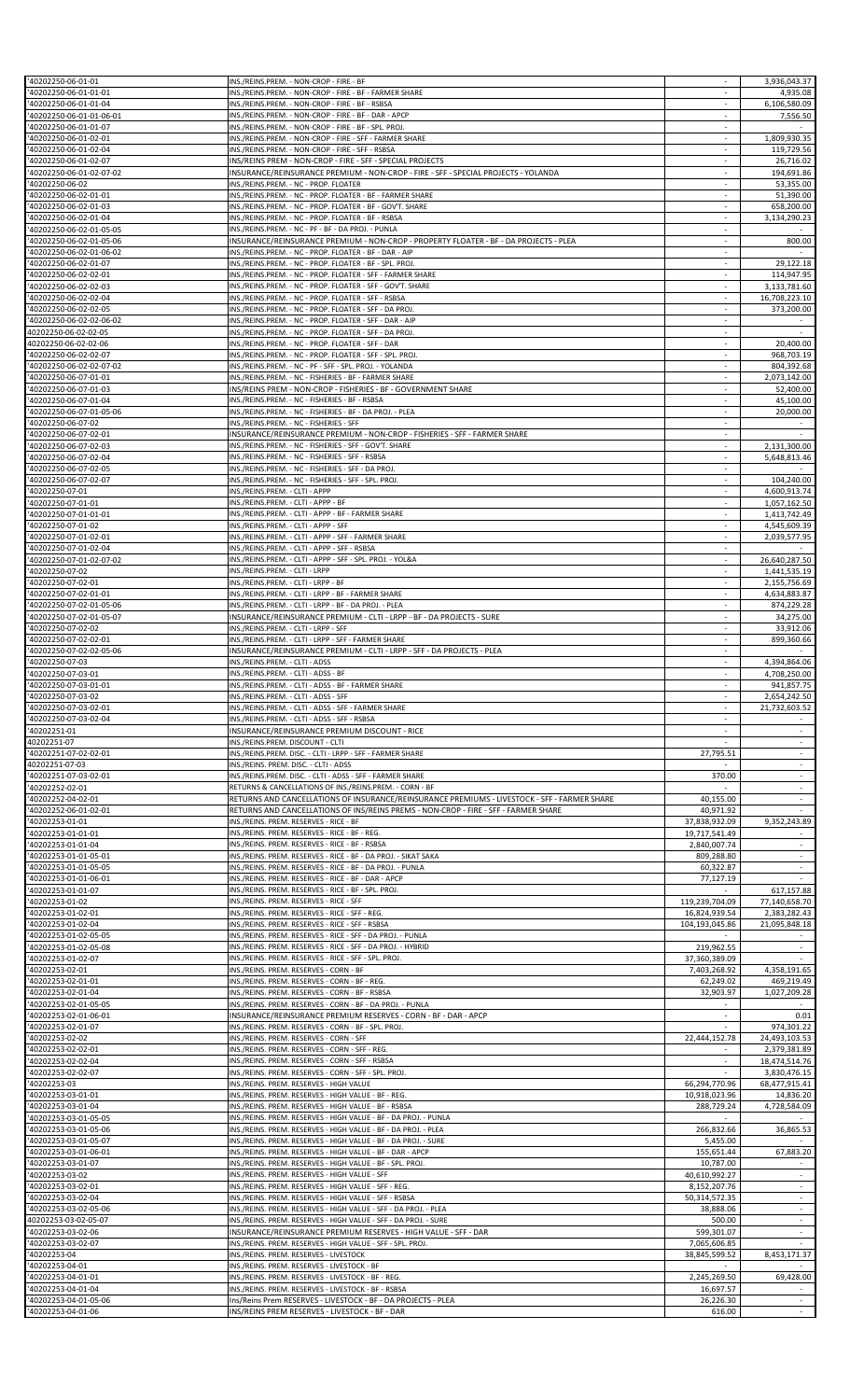| '40202253-04-01-06-01                             | Ins/Reins Prem RESERVES - LIVESTOCK - BF - DAR - APCP                                                                                      | 34,826.06                          | $\sim$                                               |
|---------------------------------------------------|--------------------------------------------------------------------------------------------------------------------------------------------|------------------------------------|------------------------------------------------------|
| '40202253-04-01-07<br>'40202253-04-02             | INSURANCE/REINSURANCE PREMIUM RESERVES - LIVESTOCK - BF - SPECIAL PROJECTS<br>INS./REINS. PREM. RESERVES - LIVESTOCK - SFF                 | 10,178.00<br>34,285,630.10         | $\sim$                                               |
| '40202253-04-02-01                                | INS./REINS. PREM. RESERVES - LIVESTOCK - SFF - REG.                                                                                        | 5,616,077.54                       | 80,457.00                                            |
| '40202253-04-02-04                                | INS./REINS. PREM. RESERVES - LIVESTOCK - SFF - RSBSA                                                                                       | 30,019,604.32                      | 2,203,815.18                                         |
| '40202253-04-02-05-06<br>'40202253-04-02-06-01    | INSURANCE/REINSURANCE PREMIUM RESERVES - LIVESTOCK - SFF - DA PROJECTS - PLEA<br>INS./REINS. PREM. RESERVES - LIVESTOCK - SFF - DAR - APCP | 1,856.00<br>397,105.00             | $\omega$                                             |
| '40202253-04-02-07                                | INS./REINS. PREM. RESERVES - LIVESTOCK - SFF - SPL. PROJ.                                                                                  | 5,399,004.00                       |                                                      |
| '40202253-05<br>'40202253-05-01-04                | INS./REINS. PREM. RESERVES - FISHERIES<br>INS./REINS. PREM. RESERVES - FISHERIES - BF - RSBSA                                              | 291,307.22<br>91,264.31            | 14,131,956.07                                        |
| '40202253-05-01-07                                | INS./REINS. PREM. RESERVES - FISHERIES - BF - SPL. PROJ.                                                                                   | 840.00                             | 3,081.60                                             |
| '40202253-05-02<br>'40202253-05-02-01             | INS./REINS. PREM. RESERVES - FISHERIES - SFF<br>INS/REINS PREM RESERVES - FISHERIES - SFF - REGULAR                                        | 1,735,032.98<br>1,649,637.23       | 5,860.40                                             |
| '40202253-05-02-04                                | INS./REINS. PREM. RESERVES - FISHERIES - SFF - RSBSA                                                                                       | 2,669,686.83                       | 3,360.00                                             |
| '40202253-05-02-06                                | INS/REINS PREM RESERVES - FISHERIES - SFF - DAR<br>INS./REINS. PREM. RESERVES - FISHERIES - SFF - SPL. PROJ.                               | 1,280.00                           | $\sim$                                               |
| 40202253-05-02-07<br>40202253-06                  | INS./REINS. PREM. RESERVES - NON-CROP                                                                                                      | 216,038.40<br>139,964.00           |                                                      |
| '40202253-06-01                                   | INS./REINS. PREM. RESERVES - NON-CROP - FIRE                                                                                               | 4,045,269.51                       | 7,372.50                                             |
| '40202253-06-01-01-01<br>'40202253-06-01-01-06-01 | INS./REINS. PREM. RESERVES - NON-CROP - FIRE - BF - REG.<br>INS./REINS. PREM. RESERVES - NON-CROP - FIRE - BF - DAR - APCP                 | 3,182.07                           | 76.35<br>$\sim$                                      |
| '40202253-06-01-02                                | INS./REINS. PREM. RESERVES - NON-CROP - FIRE - SFF                                                                                         | 976,272.65                         | $\overline{\phantom{a}}$                             |
| '40202253-06-01-02-01<br>'40202253-06-01-02-07    | INS./REINS. PREM. RESERVES - NC - FIRE - SFF - REG.<br>INS./REINS. PREM. RESERVES - NC - FIRE - SFF - SPL. PROJ.                           | $\overline{\phantom{a}}$           | 20,088.00                                            |
| '40202253-06-02                                   | INS./REINS. PREM. RESERVES - NC - PROP. FLOATER                                                                                            | 1,165,198.82                       | 789,107.03                                           |
| '40202253-06-02-01-01                             | INS./REINS. PREM. RESERVES - NC - PROP. FLOATER - BF - REG.                                                                                | 1,221,813.39                       |                                                      |
| '40202253-06-02-01-04<br>'40202253-06-02-01-07    | INS./REINS. PREM. RESERVES - NC - PROP. FLOATER - BF - RSBSA<br>INS./REINS. PREM. RES. - NC - PROP. FLOATER - BF - SPL. PROJ.              | 936,866.98<br>232,293.00           | ÷<br>$\overline{\phantom{a}}$                        |
| 40202253-06-02-01-07-01                           | INS./REINS. PREM. RES. - NC - PF - BF - SPL. PROJ. - UNDP                                                                                  | 10,240.00                          | $\sim$                                               |
| '40202253-06-02-02<br>'40202253-06-02-02-01       | INS./REINS. PREM. RESERVES - NC - PF - SFF<br>INS./REINS. PREM. RESERVES - NC - PF - SFF - REG.                                            | 804,524.00<br>540,995.03           | 19,934.61                                            |
| '40202253-06-02-02-04                             | INS./REINS. PREM. RESERVES - NC - PF - SFF - RSBSA                                                                                         | 970,560.62                         |                                                      |
| '40202253-06-02-02-07                             | INS./REINS. PREM. RESERVES - NC - PF - SFF - SPL. PROJ.                                                                                    | 198,693.20                         | $\sim$                                               |
| '40202253-06-07<br>'40202253-06-07-02             | INS./REINS. PREM. RESERVES - NC - FISHERIES<br>INS./REINS. PREM. RESERVES - NC - FISHERIES - SFF                                           | 127,414.08<br>3,628,176.80         | $\overline{\phantom{a}}$<br>$\sim$                   |
| '40202253-06-07-02-04                             | INS./REINS. PREM. RESERVES - NC - FISHERIES - SFF - RSBSA                                                                                  | 129,615.30                         |                                                      |
| '40202253-07-01<br>'40202253-07-01-01             | INS./REINS. PREM. RESERVES - CLTI - APPP<br>INSURANCE/REINSURANCE PREMIUM RESERVES - CLTI - APPP - BF                                      | 3,670,734.62                       | 119,108.98<br>13,680.00                              |
| '40202253-07-01-01-01                             | INS./REINS. PREM. RESERVES - CLTI - APPP - BF - REG.                                                                                       | 333,407.24                         | 16,612.50                                            |
| '40202253-07-01-02                                | INS./REINS. PREM. RESERVES - CLTI - APPP - SFF                                                                                             | 267,857.47                         | 46,305.00                                            |
| '40202253-07-01-02-01<br>'40202253-07-02          | INS./REINS. PREM. RESERVES - CLTI - APPP - SFF - REG.<br>INS./REINS. PREM. RESERVES - CLTI - LRPP                                          | 95,316.86<br>996,299.48            | 78,129.24<br>526,500.08                              |
| 40202253-07-02-01                                 | INS./REINS. PREM. RESERVES - CLTI - LRPP - BF                                                                                              | 60,478.40                          |                                                      |
| '40202253-07-02-01-01<br>'40202253-07-02-01-05-06 | INS./REINS. PREM. RESERVES - CLTI - LRPP - BF - REG.<br>INSURANCE/REINSURANCE PREMIUM RESERVES - CLTI - LRPP - BF - DA PROJECTS - PLEA     | 289,617.86<br>170,501.45           | 613,301.77                                           |
| '40202253-07-02-02                                | INS./REINS. PREM. RESERVES - CLTI - LRPP - SFF                                                                                             | 594,023.47                         | $\sim$                                               |
| '40202253-07-02-02-01                             | INS./REINS. PREM. RESERVES - CLTI - LRPP - SFF - REG.                                                                                      | 22,140.30                          |                                                      |
| '40202253-07-03<br>'40202253-07-03-01-01          | INS./REINS. PREM. RESERVES - CLTI - ADSS<br>INS./REINS. PREM. RESERVES - CLTI - ADSS - BF - REG.                                           | 4,015,181.74<br>287,753.00         | 889,232.04<br>18,050.00                              |
| '40202253-07-03-02                                | INS./REINS. PREM. RESERVES - CLTI - ADSS - SFF                                                                                             | 3,008,758.57                       |                                                      |
| '40202253-07-03-02-01<br>'40301010-01             | INS./REINS. PREM. RESERVES - CLTI - ADSS - SFF - REG.<br>SUBSIDY FROM NAT'L. GOV'T.                                                        | 1,651,798.89                       | $\sim$<br>$\overline{\phantom{a}}$                   |
| '40402010                                         | INCOME FROM GRANTS & DONATIONS IN CASH                                                                                                     |                                    |                                                      |
| '40501040<br>40501990                             | GAIN ON SALE OF PROP., PLANT & EQUIPMENT<br><b>OTHER GAINS</b>                                                                             | $\overline{\phantom{a}}$<br>$\sim$ | 19,516.00<br>500.00                                  |
| 40501110                                          | GAIN FROM CHANGES IN FAIR VALUE OF FIN'L. INSTRUMENTS                                                                                      |                                    | 745,121.15                                           |
| '40603990                                         | MISCELLANEOUS INCOME                                                                                                                       |                                    | 1,942,799.37                                         |
|                                                   | MISC. INCOME - COMMISSION INCOME ON REINSURANCE                                                                                            |                                    |                                                      |
| '40603990-01                                      |                                                                                                                                            | $\sim$                             | 164,551.22<br>$\sim$                                 |
| '422<br>'422A                                     | DUE TO BIR<br>TRUST LIABILITY WITHHOLDING TAX                                                                                              |                                    |                                                      |
| '50101010                                         | SALARIES & WAGES - REG.                                                                                                                    | 80,351,824.12                      | ÷                                                    |
| '50102010<br>'50102020                            | PERSONNEL ECONOMIC RELIEF ALL. (PERA)<br>REPRESENTATION ALL. (RA)                                                                          | 3,556,103.05<br>3,685,475.00       | $\overline{\phantom{a}}$<br>$\overline{\phantom{a}}$ |
| '50102030                                         | TRANSPORTATION ALL. (TA)                                                                                                                   | 3,571,301.91                       | $\omega$                                             |
| '50102040                                         | CLOTHING/UNIFORM ALL.                                                                                                                      | 1,233,000.00                       | $\overline{\phantom{a}}$                             |
| '50102050<br>'50102070                            | SUBSISTENCE ALL.<br>QUARTERS ALL.                                                                                                          | 12,000.00<br>80,000.00             | $\overline{\phantom{a}}$<br>$\overline{\phantom{a}}$ |
| '50102080                                         | PRODUCTIVITY INCENTIVE ALL                                                                                                                 |                                    | ÷                                                    |
| '50102100<br>'50102120                            | <b>HONORARIA</b><br>LONGEVITY PAY                                                                                                          | 372,643.41                         | $\overline{\phantom{a}}$<br>$\overline{\phantom{a}}$ |
| '50102130                                         | OVERTIME & NIGHT PAY                                                                                                                       | 1,195,968.31                       |                                                      |
| '50102140                                         | YEAR END & 13TH MONTH BONUS<br><b>CASH GIFT</b>                                                                                            | 8,621,454.40                       | ÷<br>$\overline{\phantom{a}}$                        |
| '50102150<br>'50102990                            | OTHER BONUSES & ALL.S                                                                                                                      | 556,540.00                         | $\sim$                                               |
| '50102990-34                                      | OTHER BONUSES AND ALLOWANCES - MEAL                                                                                                        | 364,800.65                         |                                                      |
| '50102990-35<br>'50102990-36                      | OTHER BONUSES AND ALLOWANCES - RICE SUBSIDY<br>OTHER BONUSES AND ALLOWANCES - CHILDRENS                                                    | 1,414,589.30<br>4,294.16           | ÷<br>$\overline{\phantom{a}}$                        |
| '50102990-37                                      | OTHER BONUSES AND ALLOWANCES - LOYALTY                                                                                                     | 80,170.32                          | $\sim$                                               |
| '50102990-38<br>'50103010                         | OTHER BONUSES AND ALLOWANCES - MEDICAL, DENTAL AND HOSPITALIZATION<br>RETIREMENT & LIFE INSURANCE PREM.                                    | 534,558.73<br>9,751,171.67         | $\blacksquare$<br>$\overline{\phantom{a}}$           |
| '50103020                                         | PAG - IBIG CONTRIBUTIONS                                                                                                                   | 180,518.61                         | $\overline{\phantom{a}}$                             |
| '50103030<br>'50103040                            | PHILHEALTH CONTRIBUTIONS<br>EMPLOYEES COMPENSATION INSURANCE PREM.                                                                         | 797,200.30<br>167,276.67           | $\overline{\phantom{a}}$<br>$\omega$                 |
| '50103050                                         | PROVIDENT/WELFARE FUND CONTRIBUTIONS                                                                                                       | 4,806,774.00                       | ÷                                                    |
| 50104020                                          | RETIREMENT GRATUITY                                                                                                                        |                                    | $\sim$                                               |
| '50104030<br>'50104990                            | TERMINAL LEAVE BENEFITS<br>OTHER PERSONNEL BENEFITS                                                                                        | 4,726,273.95                       | $\blacksquare$<br>÷                                  |
| '50201010                                         | TRAVELING EXPENSES - LOCAL                                                                                                                 | 34,653,080.67                      | $\overline{\phantom{a}}$                             |
| '50201020<br>'50202010                            | TRAVELLING EXPENSES - FOREIGN<br><b>TRAINING EXPENSES</b>                                                                                  | 104,939.63<br>10,868,604.59        | $\sim$                                               |
| '50202030                                         | <b>CULTURAL &amp; ATHLETIC EXPENSES</b>                                                                                                    |                                    | ÷                                                    |
| '50203010                                         | OFFICE SUPPLIES EXPENSE                                                                                                                    | 10,299,564.17<br>1,941,149.17      | $\overline{\phantom{a}}$                             |
| '50203020                                         | ACCOUNTABLE FORMS EXPENSES<br>FUEL, OIL, LUBRICANT EXPENSES                                                                                | 4,972,302.20                       | $\omega$                                             |
| '50203210                                         | SEMI - EXPENDABLE MACHINERY & EQUIPMENT EXPENSES                                                                                           | 1,738,488.67                       | ÷                                                    |
| '50203220<br>'50203990                            | SEMI - EXP. FURNITURE, FIXTURES & BOOKS EXPENSES<br>OTHER SUPPLIES & MATERIALS EXPENSES                                                    | 1,232,236.87<br>933,967.88         | $\sim$<br>$\overline{\phantom{a}}$                   |
| '50204010                                         | <b>WATER EXPENSES</b>                                                                                                                      | 659,680.05                         | $\overline{\phantom{a}}$                             |
| '50204020                                         | <b>ELECTRICITY EXPENSES</b><br>OTHER UTILITY EXPENSES                                                                                      | 8,260,775.32                       | $\sim$<br>$\overline{\phantom{a}}$                   |
| '50205010                                         | POSTAGE & COURIERS SERVICES                                                                                                                | 75,660.80<br>1,076,840.33          | $\blacksquare$                                       |
| '50203090<br>50204990<br>'50205020-01             | TELEPHONE EXPENSES - MOBILE                                                                                                                | 783,022.82                         | ÷                                                    |
| '50205020-02<br>'50205030                         | TELEPHONE EXPENSES - L&LINE<br>INTERNET SUBSCRIPTION EXPENSES                                                                              | 992,989.14<br>4,609,301.69         | $\sim$                                               |
| '50205040                                         | CABLE, SATELLITE, TELEGRAPH & RADIO EXPENSES                                                                                               | 398,350.87                         |                                                      |
| 50207010<br>'50210030                             | <b>SURVEY EXPENSE</b><br>EXTRAORDINARY & MISCELLANEOUS EXPENSES                                                                            | 1,782,485.60<br>1,340,999.51       | ÷<br>$\overline{\phantom{a}}$                        |
| 50211010<br>'50211020                             | <b>LEGAL SERVICES</b><br><b>AUDITING SERVICES</b>                                                                                          | 12,144,957.91                      | $\sim$<br>÷                                          |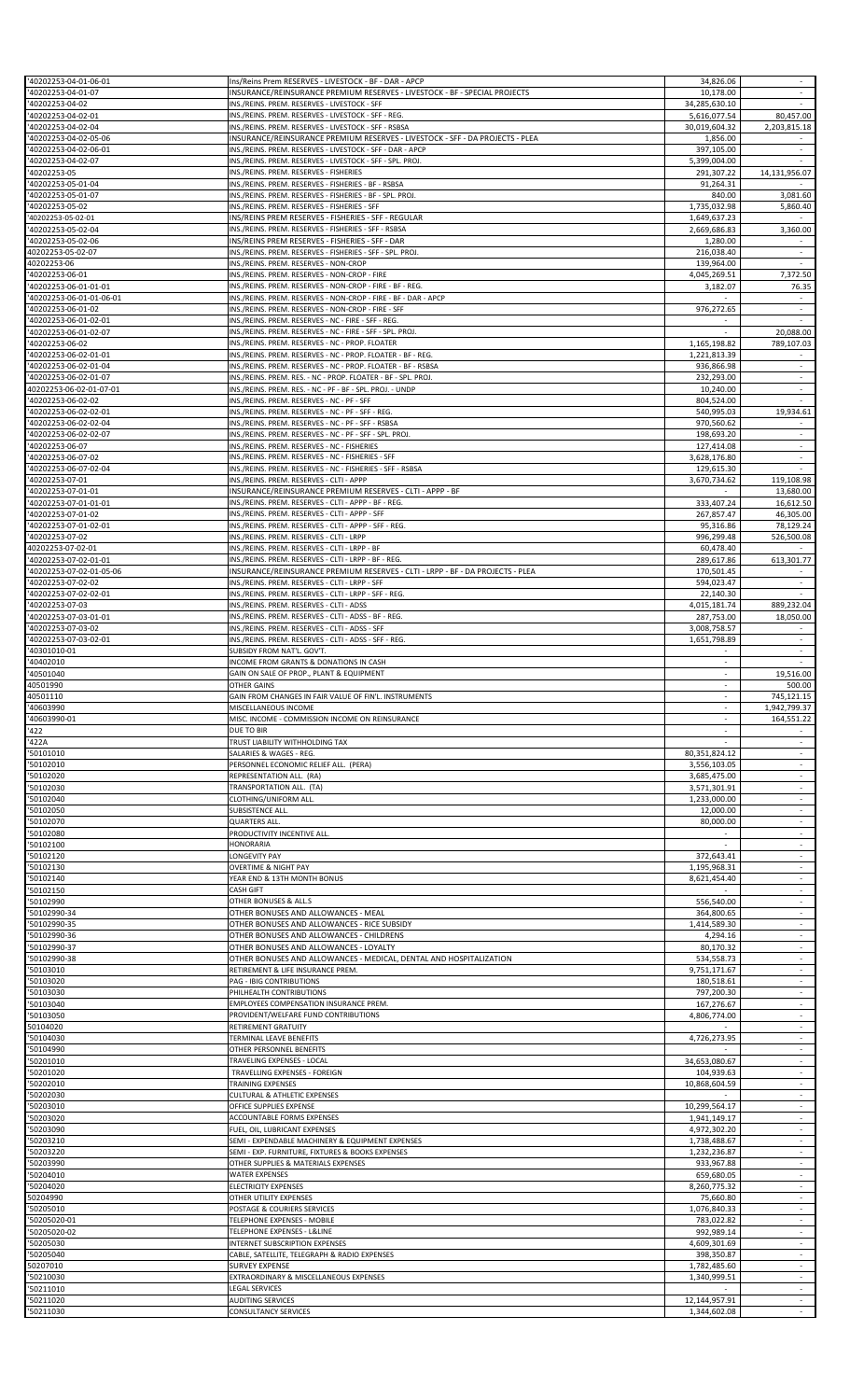| 50211990                                           | OTHER PROFESSIONAL SERVICES                                                                                                 | 159,268,179.73                     |                                                      |
|----------------------------------------------------|-----------------------------------------------------------------------------------------------------------------------------|------------------------------------|------------------------------------------------------|
| 50212020<br>50212030                               | JANITORIAL SERVICES<br>SECURITY SERVICES                                                                                    | 2,130,158.82<br>5,143,671.81       | $\overline{\phantom{a}}$<br>$\sim$                   |
| 50212990                                           | OTHER GENERAL SERVICES                                                                                                      |                                    | $\sim$                                               |
| 50213020                                           | R&M - LAND IMPROVEMENTS                                                                                                     | 250.00                             | $\overline{\phantom{a}}$                             |
| 50213040                                           | R&M - BUILDINGS & OTHER STRUCTURES                                                                                          | 6,300.90                           | $\omega$                                             |
| 50213050<br>50213050-02                            | R&M - MACHINERY & EQUIPMENT<br>R&M - MACHINERY & EQUIPMENT - OFFICE EQUIPMENT                                               | 7,500.00<br>620,248.32             | $\overline{\phantom{a}}$<br>$\sim$                   |
| 50213050-03                                        | R&M - MACHINERY & EQUIPMENT - IT EQUIPMENT                                                                                  | 523,257.90                         |                                                      |
| 50213060-01                                        | R&M - TRANSPORTATION EQUIPMENT-MOTOR VEHICLES                                                                               | 3,098,499.24                       | ÷                                                    |
| 50213070<br>50213090                               | R&M - FURNITURES & FIXTURES<br>R&M - LEASED ASSETS IMPROVEMENT                                                              | 38,615.25<br>1,453,962.04          | $\blacksquare$<br>$\sim$                             |
| 50213210                                           | R&M - SEMI - EXPENDABLE MACHINERY & EQUIPMENT                                                                               | 45,957.62                          |                                                      |
| 50213220                                           | R&M - SEMI - EXPENDABLE FURNITURES, FIXTURES & BOOKS                                                                        |                                    | ÷                                                    |
| 50215010<br>50215010-02                            | TAXES, DUTIES & LICENSES<br>TAXES, DUTIES AND LICENSES - FINAL TAX                                                          | 24,923,693.14<br>4,045,117.91      | $\overline{\phantom{a}}$<br>$\overline{\phantom{a}}$ |
| 50215020                                           | FIDELITY BOND PREM.                                                                                                         | 521,953.48                         | ÷                                                    |
| 50215030                                           | <b>INSURANCE EXPENSE</b>                                                                                                    | 770,786.86                         | $\overline{\phantom{a}}$                             |
| 50299010                                           | ADVERTISING, PROMOTIONAL & MARKETING EXPENSES                                                                               | 5,352,366.58                       | $\sim$                                               |
| 50299020<br>50299030                               | PRINTING & PUBLICATIONS EXPENSES<br>REPRESENTATION EXPENSE                                                                  | 6,360.00<br>2,380,305.27           | $\blacksquare$<br>$\overline{\phantom{a}}$           |
| 50299040                                           | TRANSPORTATION & DELIVERY EXPENSES                                                                                          | 125,636.46                         | $\sim$                                               |
| 50299050                                           | RENT/LEASE EXPENSES                                                                                                         | 18,062,917.26                      | $\sim$                                               |
| 50299060<br>50299070                               | MEMBERSHIP DUES & CONTIBUTIONS TO ORGANIZATION<br>SUBSCRIPTION EXPENSES                                                     | 27,473.50<br>763,856.40            | $\omega$                                             |
| 50299080                                           | <b>DONATIONS</b>                                                                                                            | 25,000.00                          | $\overline{\phantom{a}}$                             |
| 50299120                                           | DIRECTORS & COMMITTEE MEMBERS' FEES                                                                                         | 2,214,000.00                       | $\sim$                                               |
| 50299170-02-06                                     | UNDERWRITING EXPENSE - REINSURANCE PREM. CEDED TREATY - NON-CROP                                                            |                                    |                                                      |
| 50299170-05-01<br>50299170-05-02                   | UNDERWRITING EXP.- FEES & COMM. EXP - RICE<br>UNDERWRITING EXP.- FEES & COMM. EXP - CORN                                    | ÷.<br>$\overline{\phantom{a}}$     | ÷<br>$\overline{\phantom{a}}$                        |
| 50299170-05-03                                     | UNDERWRITING EXP.- FEES & COMM. EXP - HIGH VALUE                                                                            |                                    | $\sim$                                               |
| 50299170-05-04                                     | UNDERWRITING EXP.- FEES & COMM. EXP - LIVESTOCK                                                                             | ÷.                                 | $\overline{\phantom{a}}$                             |
| 50299170-05-05<br>50299170-05-06                   | UNDERWRITING EXP.- FEES & COMM. EXP - FISHERIES<br>UNDERWRITING EXP.- FEES & COMM. EXP - NON-CROP                           | $\sim$<br>$\overline{\phantom{a}}$ | $\overline{\phantom{a}}$<br>$\overline{\phantom{a}}$ |
| 50299170-05-06-01                                  | UNDERWRITING EXP.- FEES & COMM. EXP - NON-CROP - FIRE                                                                       |                                    | $\overline{\phantom{a}}$                             |
| 50299170-05-06-02                                  | UNDERWRITING EXP.- FEES & COMM. EXP - NON-CROP - PROP. FLOATER                                                              |                                    | ÷                                                    |
| 50299170-05-06-07                                  | UNDERWRITING EXP.- FEES & COMM. EXP - NON-CROP - FISHERIES                                                                  | ÷.                                 | ÷                                                    |
| 50299170-05-07-01<br>50299170-05-07-02             | UNDERWRITING EXP.- FEES & COMM. EXP - CLTI - APPP<br>UNDERWRITING EXP.- FEES & COMM. EXP - CLTI - LRPP                      | $\sim$                             | $\sim$                                               |
| 50299170-05-07-03                                  | UNDERWRITING EXP.- FEES & COMM. EXP - CLTI - ADSS                                                                           | ÷.                                 | ÷                                                    |
| 50299190-01-01                                     | CROP/NON-CROP INS. BEN. - RICE                                                                                              |                                    | $\overline{\phantom{a}}$                             |
| 50299190-01-01-01                                  | CROP/NON-CROP INS. BEN. - RICE - BF                                                                                         | 7,751.00                           | $\sim$                                               |
| 50299190-01-01-01-01<br>50299190-01-01-01-04       | CROP/NON-CROP INS. BEN. - RICE - BF - REG<br>CROP/NON-CROP INS. BEN. - RICE - BF - RSBSA                                    | 66,757,385.00<br>33,264,654.00     | $\omega$                                             |
| 50299190-01-01-01-05                               | CROP/NON-CROP INS. BEN. - RICE - BF - DA PROJ                                                                               | 1,048,646.00                       | $\overline{\phantom{a}}$                             |
| 50299190-01-01-01-05-01                            | CROP/NON-CROP INS. BEN. - RICE - BF - DA PROJ. - SIKAT SAKA                                                                 | 51,071,696.00                      | $\overline{\phantom{a}}$                             |
| 50299190-01-01-01-05-05<br>50299190-01-01-01-05-06 | CROP/NON-CROP INS. BEN. - RICE - BF - DA PROJ. - PUNLA<br>CROP/NON-CROP INS. BEN. - RICE - BF - DA PROJ. - PLEA             | 239,756.00<br>1,917,718.00         | ÷<br>$\overline{\phantom{a}}$                        |
| 50299190-01-01-01-05-07                            | CROP/NON-CROP INS. BEN. - RICE - BF - DA PROJ. - SURE                                                                       | 215,820.00                         | $\sim$                                               |
| 50299190-01-01-01-05-08                            | CROP/NON-CROP INS. BEN. - RICE - BF - DA PROJ. - HYBRID                                                                     |                                    | $\overline{\phantom{a}}$                             |
| 50299190-01-01-01-06                               | CROP/NON-CROP INS. BEN. - RICE - BF - DAR                                                                                   |                                    | $\overline{\phantom{a}}$                             |
| 50299190-01-01-01-06-01<br>50299190-01-01-01-06-02 | CROP/NON-CROP INS. BEN. - RICE - BF - DAR - APCP<br>CROP/NON-CROP INS. BEN. - RICE - BF - DAR - AIP                         | 17,851,070.00<br>51,746.00         | $\sim$<br>$\sim$                                     |
| 50299190-01-01-01-07                               | CROP/NON-CROP INS. BEN. - RICE - BF - SPL. PROJ.                                                                            | 354,199.00                         | $\blacksquare$                                       |
| 50299190-01-01-02                                  | CROP/NON-CROP INS. BEN. - RICE - SFF                                                                                        | 6,111,828.00                       |                                                      |
| 50299190-01-01-02-01<br>50299190-01-01-02-04       | CROP/NON-CROP INS. BEN. - RICE - SFF - REG.<br>CROP/NON-CROP INS. BEN. - RICE - SFF - RSBSA                                 | 70,294,228.00<br>709,060,266.00    | $\sim$                                               |
| 50299190-01-01-02-05                               | CROP/NON-CROP INS. BEN. - RICE - SFF - DA PROJ                                                                              | 68,565,198.05                      |                                                      |
| 50299190-01-01-02-05-01                            | CROP/NON-CROP INS. BEN. - RICE - SFF - DA PROJ. - SIKAT SAKA                                                                | 465,364.00                         | ÷                                                    |
| 50299190-01-01-02-05-04<br>50299190-01-01-02-05-05 | CROP/NON-CROP INS. BEN. - RICE - SFF - DA PROJ. - HYTA<br>CROP/NON-CROP INS. BEN. - RICE - SFF - DA PROJ. - PUNLA           | 618,595.00<br>5,145.00             | $\sim$<br>$\sim$                                     |
| 50299190-01-01-02-05-06                            | CROP/NON-CROP INS. BEN. - RICE - SFF - DA PROJ. - PLEA                                                                      | 653,548.00                         | ÷,                                                   |
| 50299190-01-01-02-05-07                            | CROP/NON-CROP INS. BEN. - RICE - SFF - DA PROJ. - SURE                                                                      | 3,379.00                           | $\sim$                                               |
| 50299190-01-01-02-05-08                            | CROP/NON-CROP INS. BEN. - RICE - SFF - DA PROJ. - HYBRID                                                                    | 1,046,767.00                       | $\overline{\phantom{a}}$                             |
| 50402010-01-01-02-05-09<br>50299190-01-01-02-06    | CROP/NON-CROP INSURANCE BENEFITS - RICE - SFF - DA PROJECTS - RICE MODEL FARM<br>CROP/NON-CROP INS. BEN. - RICE - SFF - DAR | 2,885,094.00<br>52,578.00          | $\overline{\phantom{a}}$<br>÷,                       |
| 50299190-01-01-02-06-01                            | CROP/NON-CROP INS. BEN. - RICE - SFF - DAR - APCP                                                                           | 29,376.00                          | $\overline{\phantom{a}}$                             |
| 50299190-01-01-02-06-02                            | CROP/NON-CROP INS. BEN. - RICE - SFF - DAR - AIP                                                                            | 750,126.00                         | $\sim$                                               |
| 50299190-01-01-02-07<br>50299190-01-02             | CROP/NON-CROP INS. BEN. - RICE - SFF - SPL. PROJ.<br>CROP/NON-CROP INS. BEN. - CORN                                         | 37,934,733.00<br>15,600.00         | ÷,<br>÷                                              |
| 50299190-01-02-01                                  | CROP/NON-CROP INS. BEN. - CORN - BF                                                                                         | 15,405.00                          | $\sim$                                               |
| 50299190-01-02-01-01                               | CROP/NON-CROP INS. BEN. - CORN - BF - REG.                                                                                  | 13,571,689.00                      | $\sim$                                               |
| 50299190-01-02-01-04                               | CROP/NON-CROP INS. BEN. - CORN - BF - RSBSA                                                                                 | 6,541,400.00                       |                                                      |
| 50299190-01-02-01-05<br>50299190-01-02-01-05-01    | CROP/NON-CROP INS. BEN. - CORN - BF - DA PROJ.<br>CROP/NON-CROP INS. BEN. - CORN - BF - DA PROJ. - SIKAT SAKA               | 1,724,672.00                       | ÷                                                    |
| 50299190-01-02-01-05-05                            | CROP/NON-CROP INS. BEN. - CORN - BF - DA PROJ. - PUNLA                                                                      | 170,516.00                         | $\sim$                                               |
| 50299190-01-02-01-05-06                            | CROP/NON-CROP INS. BEN. - CORN - BF - DA PROJ. - PLEA                                                                       | 1,021,570.00                       |                                                      |
| 50299190-01-02-01-05-07<br>50299190-01-02-01-07    | CROP/NON-CROP INS. BEN. - CORN - BF - DA PROJ. - SURE<br>CROP/NC INS. BEN. - CORN - BF - DA PROJ. - SPL. PROJ.              | 221,519.00                         | $\overline{\phantom{a}}$<br>$\sim$                   |
| 50299190-01-02-01-06-01                            | CROP/NON-CROP INS. BEN. - CORN - BF - DAR - APCP                                                                            | 6,687,446.00                       | $\blacksquare$                                       |
| 50299190-01-02-01-06-02                            | CROP/NON-CROP INS. BEN. - CORN - BF - DAR - AIP                                                                             | 66,848.00                          | ÷,                                                   |
| 50299190-01-02-01-07                               | CROP/NON-CROP INS. BEN. - CORN - BF - SPL. PROJ.                                                                            | 71,519.00                          | $\sim$                                               |
| 50299190-01-02-02<br>50299190-01-02-02-01          | CROP/NON-CROP INS. BEN. - CORN - SFF<br>CROP/NON-CROP INS. BEN. - CORN - SFF - REG.                                         | 126,156.00<br>38,702,662.80        | $\overline{\phantom{a}}$                             |
| 50299190-01-02-02-04                               | CROP/NON-CROP INS. BEN. - CORN - SFF - RSBSA                                                                                | 252,508,879.00                     | $\overline{\phantom{a}}$                             |
| 50299190-01-02-02-05                               | CROP/NON-CROP INS. BEN. - CORN - SFF - DA PROJ.                                                                             | 8,652,455.00                       |                                                      |
| 50299190-01-02-02-05-05<br>50299190-01-02-02-05-06 | CROP/NON-CROP INS. BEN. - CORN - SFF - DA PROJ. - PUNLA<br>CROP/NON-CROP INS. BEN. - CORN - SFF - DA PROJ. - PLEA           | 83,784.00                          | $\sim$                                               |
| 50299190-01-02-02-05-08                            | CROP/NON-CROP INS. BEN. - CORN - SFF - DA PROJ. - HYBRID                                                                    |                                    | ÷                                                    |
| 50299190-01-02-02-06                               | CROP/NON-CROP INS. BEN. - CORN - SFF - DAR                                                                                  | 28,313.00                          | $\sim$                                               |
| 50299190-01-02-02-06-02<br>50299190-01-02-02-07    | CROP/NON-CROP INS. BEN. - CORN - SFF - DAR - AIP<br>CROP/NON-CROP INS. BEN. - CORN - SFF - SPL. PROJ.                       | 4,459,264.00<br>21,929,687.00      | $\sim$                                               |
| 50299190-01-03                                     | CROP/NON-CROP INS. BEN. - HIGH VALUE                                                                                        |                                    | $\sim$                                               |
| 50299190-01-03-01                                  | CROP/NON-CROP INS. BEN. - HIGH VALUE - BF                                                                                   |                                    | $\overline{\phantom{a}}$                             |
| 50299190-01-03-01-01                               | CROP/NON-CROP INS. BEN. - HIGH VALUE - BF - REG.                                                                            | 5,024,848.44                       | $\overline{\phantom{a}}$                             |
| 50299190-01-03-01-04<br>50299190-01-03-01-05-06    | CROP/NON-CROP INS. BEN. - HIGH VALUE - BF - RSBSA<br>CROP/NON-CROP INS. BEN. - HIGH VALUE - BF - DA PROJ. - PLEA            | 1,587,913.88<br>2,334,229.00       | $\overline{\phantom{a}}$<br>$\overline{\phantom{a}}$ |
| 50299190-01-03-01-06-01                            | CROP/NON-CROP INS. BEN. - HIGH VALUE - BF - DAR - APCP                                                                      | 615,662.91                         | $\sim$                                               |
| 50299190-01-03-02                                  | CROP/NON-CROP INS. BEN. - HIGH VALUE - SFF                                                                                  | 412,778.40                         | $\overline{\phantom{a}}$                             |
| 50299190-01-03-02-01<br>50299190-01-03-02-04       | CROP/NON-CROP INS. BEN. - HIGH VALUE - SFF - REG.                                                                           | 10,796,704.23                      | $\omega$<br>$\overline{\phantom{a}}$                 |
| 50299190-01-03-02-05                               | CROP/NON-CROP INS. BEN. - HIGH VALUE - SFF - RSBSA<br>CROP/NON-CROP INS. BEN. - HIGH VALUE - SFF - DA PROJ.                 | 66,147,413.08<br>81,656.00         | $\sim$                                               |
| 50299190-01-03-02-05-06                            | CROP/NON-CROP INS. BEN. - HIGH VALUE - SFF - DA PROJ. - PLEA                                                                |                                    |                                                      |
| 50299190-01-03-02-06                               | CROP/NON-CROP INS. BEN. - HIGH VALUE - SFF - DAR                                                                            |                                    | ÷                                                    |
| 50299190-01-03-02-07<br>50299190-01-04             | CROP/NON-CROP INS. BEN. - HIGH VALUE - SFF - SPL. PROJ.<br>CROP/NON-CROP INS. BEN. - LIVESTOCK                              | 2,627,665.00                       | $\sim$                                               |
| 50299190-01-04-01-01                               | CROP/NON-CROP INS. BEN. - LIVESTOCK - BF - REG.                                                                             | 1,734,298.33                       |                                                      |
| 50299190-01-04-01-04                               | CROP/NON-CROP INS. BEN. - LIVESTOCK - BF - RSBSA                                                                            | 93,400.00                          | $\overline{\phantom{a}}$                             |
| 50299190-01-04-01-05-06                            | CROP/NON-CROP INS. BEN. - LIVESTOCK - BF - DA PROJ. - PLEA                                                                  | 29,050.00                          | $\sim$                                               |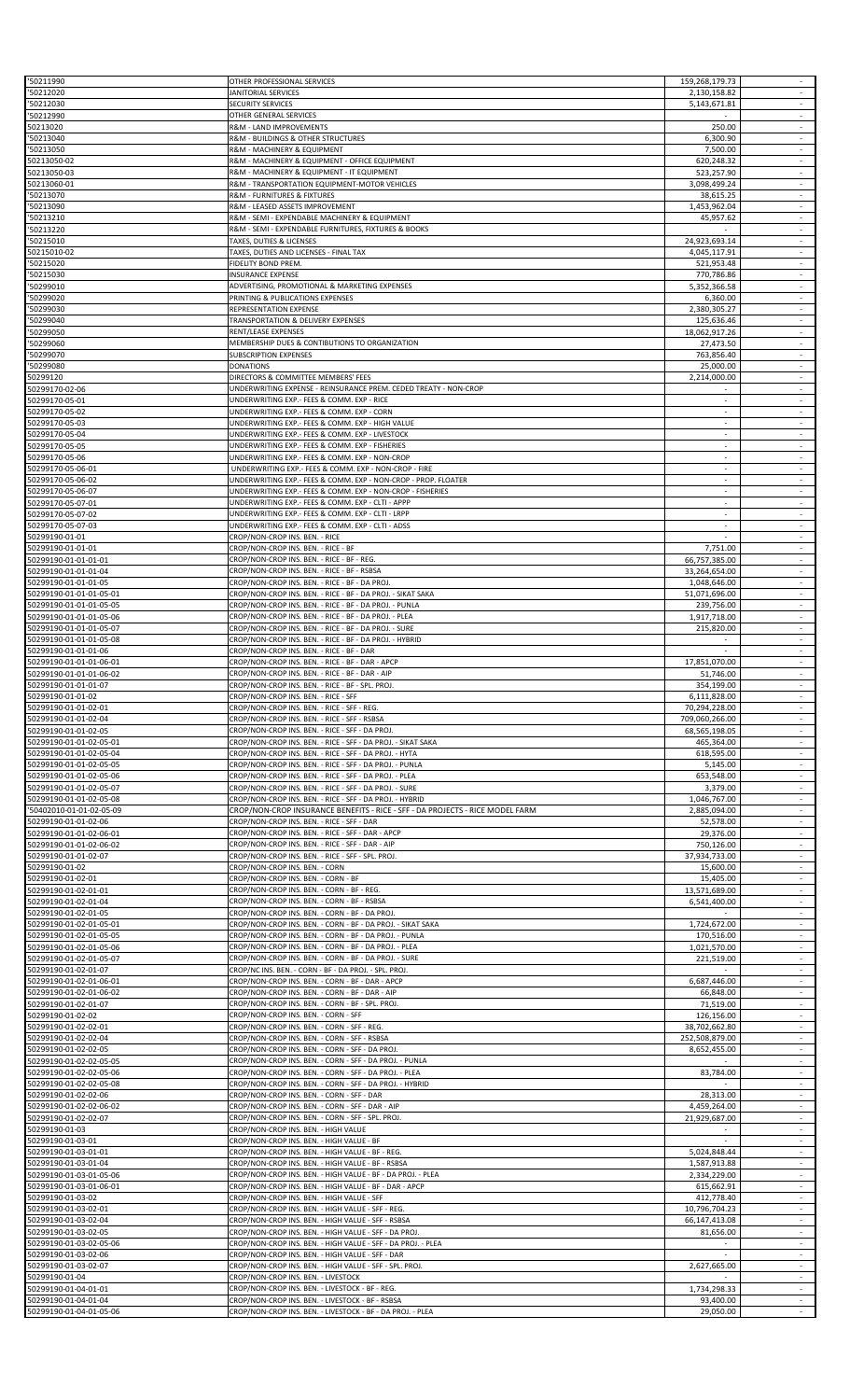| 50299190-01-04-01-06-01                              | CROP/NON-CROP INS. BEN. - LIVESTOCK - BF - DAR - APCP                                                                                      | 113,198.51                    |                                       |
|------------------------------------------------------|--------------------------------------------------------------------------------------------------------------------------------------------|-------------------------------|---------------------------------------|
| 50299190-01-04-02                                    | CROP/NON-CROP INS. BEN. - LIVESTOCK - SFF                                                                                                  | 367,400.00                    |                                       |
| 50299190-01-04-02-01<br>50299190-01-04-02-04         | CROP/NON-CROP INS. BEN. - LIVESTOCK - SFF - REG.<br>CROP/NON-CROP INS. BEN. - LIVESTOCK - SFF - RSBSA                                      | 6,806,880.80<br>20,490,274.00 | $\sim$<br>$\sim$                      |
| 50299190-01-04-02-05                                 | CROP/NON-CROP INS. BEN. - LIVESTOCK - SFF - DA PROJ.                                                                                       | 75,200.00                     | $\sim$                                |
| 50299190-01-04-02-05-06                              | CROP/NON-CROP INS. BEN. - LIVESTOCK - SFF - DA PROJ. - PLEA                                                                                | 32,900.00                     | $\omega$                              |
| 50299190-01-04-02-06                                 | CROP/NON-CROP INS. BEN. - LIVESTOCK - SFF - DAR                                                                                            |                               | $\sim$<br>$\sim$                      |
| 50299190-01-04-02-07<br>50299190-01-05               | CROP/NON-CROP INS. BEN. - LIVESTOCK - SFF - SPL. PROJ.<br>CROP/NON-CROP INS. BEN. - FISHERIES                                              | 613,950.00                    |                                       |
| 50299190-01-05-01-01                                 | CROP/NON-CROP INS. BEN. - FISHERIES - BF - REGULAR                                                                                         | 119,775.15                    | $\sim$                                |
| 50299190-01-05-01-04                                 | CROP/NON-CROP INS. BEN. - FISHERIES - BF - RSBSA                                                                                           | 132,357.62                    | $\overline{\phantom{a}}$              |
| 50299190-01-05-02                                    | CROP/NON-CROP INS. BEN. - FISHERIES - SFF<br>CROP/NON-CROP INS. BEN. - FISHERIES - SFF - REG.                                              |                               | $\sim$                                |
| 50299190-01-05-02-01<br>50299190-01-05-02-04         | CROP/NON-CROP INS. BEN. - FISHERIES - SFF - RSBSA                                                                                          | 391,623.37<br>2,347,554.14    | $\sim$                                |
| 50299190-01-05-02-06                                 | CROP/NON-CROP INS. BEN. - FISHERIES - SFF - DAR                                                                                            |                               | $\overline{\phantom{a}}$              |
| 50299190-01-05-02-07                                 | CROP/NON-CROP INS. BEN. - FISHERIES - SFF - SPL. PROJ.                                                                                     | $\sim$                        | $\sim$                                |
| 50299190-01-06<br>50299190-01-06-01                  | CROP/NON-CROP INS. BEN. - NON-CROP<br>CROP/NON-CROP INS. BEN. - NON-CROP - FIRE                                                            | ÷<br>×                        | $\sim$<br>$\sim$                      |
| 50299190-01-06-01-01-01                              | CROP/NON-CROP INSURANCE BENEFITS - NON-CROP - FIRE - BF - REGULAR                                                                          | 16,200.00                     | $\sim$                                |
| 50299190-01-06-01-01-04                              | CROP/NON-CROP INSURANCE BENEFITS - NON-CROP - FIRE - BF - RSBSA                                                                            | 4,050.00                      | $\overline{\phantom{a}}$              |
| '50299190-01-06-01-02-04                             | CROP/NON-CROP INSURANCE BENEFITS - NON-CROP - FIRE - SFF - RSBSA                                                                           | 64,800.00                     | $\mathcal{L}_{\mathcal{A}}$           |
| '50299190-01-06-01-02-07<br>50299190-01-06-02        | CROP/NON-CROP INSURANCE BENEFITS - NON-CROP - FIRE - SFF - SPECIAL PROJECTS<br>CROP/NON-CROP INS. BEN. - NON-CROP - PROP. FLOATER          | 32,400.00                     | $\sim$<br>$\sim$                      |
| 50299190-01-06-02-01-01                              | CROP/NC INS. BEN. - NC - PROP. FLOATER - BF - REG.                                                                                         |                               |                                       |
| 50299190-01-06-02-01-04                              | CROP/NC INS. BEN. - NC - PROP. FLOATER - BF - RSBSA                                                                                        | 30,400.00                     | $\sim$                                |
| 50299190-01-06-02-02-01                              | CROP/NC INS. BEN. - NC - PROP. FLOATER - SFF - REG.                                                                                        |                               | $\overline{\phantom{a}}$              |
| 50299190-01-06-02-02-04<br>'50299190-01-06-02-02-05  | CROP/NC INS. BEN. - NC - PROP. FLOATER - SFF - RSBSA<br>CROP/NON-CROP INSURANCE BENEFITS - NON-CROP - PROPERTY FLOATER - SFF - DA PROJECTS | 95,432.85<br>100,457.00       | $\sim$                                |
| 50299190-01-06-02-02-07                              | CROP/NC INS. BEN. - NC - PROP. FLOATER - SFF - SPL. PROJ.                                                                                  | 4,000.00                      | $\sim$                                |
| 50299190-01-06-07                                    | CROP/NC INS. BEN. - NC - FISHERIES                                                                                                         | $\sim$                        | $\sim$                                |
| 50299190-01-06-07-01-01                              | CROP/NC INS. BEN. - NC - FISHERIES - BF - REG.                                                                                             | 10,390.95                     | $\sim$                                |
| 50299190-01-06-07-02<br>50299190-01-06-07-02-01      | CROP/NC INS. BEN. - NC - FISHERIES - SFF<br>CROP/NC INS. BEN. - NC - FISHERIES - SFF - REG.                                                | 83,500.00<br>76,500.00        | $\mathcal{L}_{\mathcal{A}}$<br>$\sim$ |
| 50299190-01-06-07-02-04                              | CROP/NC INS. BEN. - NC - FISHERIES - SFF - RSBSA                                                                                           | 651,089.38                    | $\sim$                                |
| '50299190-01-06-07-02-05                             | CROP/NON-CROP INSURANCE BENEFITS - NON-CROP - FISHERIES - SFF - DA PROJECTS                                                                | 162,000.00                    | $\sim$                                |
| 50299190-01-06-07-02-07                              | CROP/NC INS. BEN. - NC - FISHERIES - SFF - SPL. PROJ.                                                                                      | 32,400.00                     | $\sim$<br>$\sim$                      |
| 50299190-01-07-01<br>50299190-01-07-01-01            | CROP/NON-CROP INS. BEN. - CLTI - APPP<br>CROP/NON-CROP INS. BEN. - CLTI - APPP - BF                                                        | 9,496,604.53<br>5,000.00      | $\sim$                                |
| 50299190-01-07-01-01-01                              | CROP/NON-CROP INS. BEN. - CLTI - APPP - BF - REG.                                                                                          | 1,535,000.00                  |                                       |
| 50299190-01-07-01-01-05                              | CROP/NON-CROP INS. BEN. - CLTI - APPP - BF - DA PROJ.                                                                                      |                               | $\sim$                                |
| 50299190-01-07-01-02<br>50299190-01-07-01-02-01      | CROP/NON-CROP INS. BEN. - CLTI - APPP - SFF<br>CROP/NON-CROP INS. BEN. - CLTI - APPP - SFF - REG.                                          | 110,000.00<br>7,108,684.90    | $\sim$<br>$\sim$                      |
| 50299190-01-07-01-02-04                              | CROP/NON-CROP INS. BEN. - CLTI - APPP - SFF - RSBSA                                                                                        | 24,500.00                     |                                       |
| 50299190-01-07-01-02-05                              | CROP/NON-CROP INS. BEN. - CLTI - APPP - SFF - DA PROJ.                                                                                     | 55,000.00                     | $\sim$                                |
| 50299190-01-07-01-02-07                              | CROP/NON-CROP INS. BEN. - CLTI - APPP - SFF - SPL. PROJ.                                                                                   | 715,000.00                    | $\overline{\phantom{a}}$              |
| 50299190-01-07-02<br>50299190-01-07-02-01            | CROP/NON-CROP INS. BEN. - CLTI - LRPP<br>CROP/NON-CROP INS. BEN. - CLTI - LRPP - BF                                                        | 996,400.00                    | $\sim$<br>$\sim$                      |
| 50299190-01-07-02-01-01                              | CROP/NON-CROP INS. BEN. - CLTI - LRPP - BF - REG.                                                                                          | 600,349.00                    | $\sim$                                |
| 50299190-01-07-02-02-01                              | CROP/NON-CROP INS. BEN. - CLTI - LRPP - SFF - REG.                                                                                         | 463,500.00                    | $\sim$                                |
| '50299190-01-07-02-02-04                             | CROP/NON-CROP INS. BEN. - CLTI - LRPP - SFF - RSBSA                                                                                        |                               |                                       |
| 50299190-01-07-03<br>50299190-01-07-03-01-01         | CROP/NON-CROP INS. BEN. - CLTI - ADSS<br>CROP/NON-CROP INS. BEN. - CLTI - ADSS - BF - REG.                                                 | 741,663.44<br>240,000.00      | $\sim$<br>$\sim$                      |
| 50299190-01-07-03-02                                 | CROP/NON-CROP INS. BEN. - CLTI - ADSS - SFF                                                                                                | 206,000.00                    | $\sim$                                |
| 50299190-01-07-03-02-01                              | CROP/NON-CROP INS. BEN. - CLTI - ADSS - SFF - REG.                                                                                         | 5,043,104.09                  | $\overline{\phantom{a}}$              |
| 50299190-01-07-03-02-04<br>'50299990                 | CROP/NON-CROP INS. BEN. - CLTI - ADSS - SFF - RSBSA<br>OTHER MAINTENANCE & OPERATING EXPENSES                                              | 2,836,438.11                  |                                       |
| 50299990-01                                          | OMOOE - CULTURAL & ATHLETIC EXPENSES                                                                                                       | 56,700.00                     | $\sim$                                |
| 50299990-02                                          | OMOOE - OTHER GENERAL SERVICES                                                                                                             | 157,619.58                    |                                       |
| 50301010                                             | MANAGEMENT SUPERVISION/TRUSTEESHIP FEES<br><b>BANK CHARGES</b>                                                                             | 1,965,590.23                  | $\sim$<br>$\overline{\phantom{a}}$    |
| '50301040<br>50301990                                | OTHER FIN'L. CHARGES                                                                                                                       | 265,100.00<br>1,009,405.78    | $\sim$                                |
| 50402010-02-01-01                                    | CROP/NON-CROP UNPAID INS. BEN. - RICE                                                                                                      |                               | $\omega$                              |
| '50402010-02-01-01-01                                | CROP/NON-CROP UNPAID INS. BEN. - RICE - BF - REG.                                                                                          | $\sim$                        | $\sim$                                |
| 50402010-02-01-01-04<br>50402010-02-01-01-05         | CROP/NON-CROP UNPAID INS. BEN. - RICE - BF - RSBSA<br>CROP/NON-CROP UNPAID INS. BEN. - RICE - BF - DA PROJ.                                | $\sim$                        | $\sim$                                |
| '50402010-02-01-01-05-01                             | CROP/NC UNPAID INS. BEN. - RICE - BF - DA PROJ. - SIKAT SAKA                                                                               |                               |                                       |
| '50402010-02-01-01-05-06                             | CROP/NON-CROP UNPAID INS. BEN. - RICE - BF - DA PROJ. - PLEA                                                                               | $\sim$                        | $\sim$                                |
| 50402010-02-01-01-05-07                              | CROP/NON-CROP UNPAID INS. BEN. - RICE - BF - DA PROJ. - SURE                                                                               | $\sim$                        | $\sim$                                |
| '50402010-02-01-01-06-01<br>'50402010-02-01-02-01    | CROP/NON-CROP UNPAID INS. BEN. - RICE - BF - DAR - APCP<br>CROP/NON-CROP UNPAID INS. BEN. - RICE - SFF - REG.                              | $\sim$                        |                                       |
| '50402010-02-01-02-04                                | CROP/NON-CROP UNPAID INS. BEN. - RICE - SFF - RSBSA                                                                                        | $\overline{\phantom{a}}$      |                                       |
| '50402010-02-01-02-05                                | CROP/NON-CROP UNPAID INS. BEN. - RICE - SFF - DA PROJ.                                                                                     | $\sim$                        | $\sim$                                |
| '50402010-02-01-02-05-08                             | CROP/NC UNPAID INS. BEN. - RICE - SFF - DA PROJ. - HYBRID                                                                                  | $\sim$                        | $\sim$                                |
| '50402010-02-01-02-06<br>50402010-02-01-02-07        | CROP/NON-CROP UNPAID INS. BEN. - RICE - SFF - DAR<br>CROP/NON-CROP UNPAID INS. BEN. - RICE - SFF - SPL. PROJ.                              |                               |                                       |
| 50402010-02-02                                       | CROP/NON-CROP UNPAID INS. BEN. - CORN                                                                                                      | $\sim$                        | $\sim$                                |
| 50402010-02-02-01                                    | CROP/NON-CROP UNPAID INS. BEN. - CORN - BF                                                                                                 |                               |                                       |
| '50402010-02-02-01-01<br>50402010-02-02-01-04        | CROP/NON-CROP UNPAID INS. BEN. - CORN - BF - REG.<br>CROP/NON-CROP UNPAID INS. BEN. - CORN - BF - RSBSA                                    | $\sim$<br>$\sim$              | $\sim$<br>$\sim$                      |
| 50402010-02-02-01-05-06                              | CROP/NC UNPAID INS. BEN. - CORN - SFF - DA PROJ. - PLEA                                                                                    |                               |                                       |
| '50402010-02-02-02-01                                | CROP/NON-CROP UNPAID INS. BEN. - CORN - SFF - REG.                                                                                         | $\sim$                        | $\omega$                              |
| '50402010-02-02-02-04                                | CROP/NON-CROP UNPAID INS. BEN. - CORN - SFF - RSBSA                                                                                        | $\sim$<br>$\sim$              | $\sim$                                |
| '50402010-02-02-02-05<br>'50402010-02-02-02-06       | CROP/NON-CROP UNPAID INS. BEN. - CORN - SFF - DA PROJ.<br>CROP/NON-CROP UNPAID INS. BEN. - CORN - SFF - DAR                                |                               | $\sim$                                |
| 50402010-02-02-02-07                                 | CROP/NC UNPAID INS. BEN. - CORN - SFF - SPL. PROJ.                                                                                         | ×                             | $\sim$                                |
| 50402010-02-03                                       | CROP/NC UNPAID INS. BEN. - HIGH VALUE                                                                                                      |                               |                                       |
| '50402010-02-03-02-01<br>'50402010-02-03-02-04       | CROP/NC UNPAID INS. BEN. - HIGH VALUE - SFF - REG.<br>CROP/NC UNPAID INS. BEN. - HIGH VALUE - SFF - RSBSA                                  | $\sim$                        | $\sim$                                |
| '50402010-02-03-02-05                                | CROP/NC UNPAID INS. BEN. - HIGH VALUE - SFF - DA PROJ.                                                                                     | $\sim$                        |                                       |
| '50402010-02-04-01-05-05                             | CROP/NC UNPAID INS. BEN. - LIVESTOCK - BF - DA PROJ. - PUNLA                                                                               |                               |                                       |
| '50402010-02-04-02-01<br>'50402010-02-04-02-04       | CROP/NC UNPAID INS. BEN. - LIVESTOCK - SFF - REG.<br>CROP/NC UNPAID INS. BEN. - LIVESTOCK - SFF - RSBSA                                    | $\sim$<br>÷                   |                                       |
| '50402010-02-05-02-01                                | CROP/NC UNPAID INS. BEN. - FISHERIES - SFF - REG.                                                                                          | ×                             | $\sim$                                |
| '50402010-02-05-02-04                                | CROP/NC UNPAID INS. BEN. - FISHERIES - SFF - RSBSA                                                                                         | 3,685.00                      | $\sim$                                |
| '50402010-02-06-01-02-01                             | CROP/NC UNPAID INS. BEN. - NC - FIRE - SFF - REG.                                                                                          |                               |                                       |
| '50402010-02-06-01-02-04<br>'50402010-02-06-02-01-01 | CROP/NC UNPAID INS. BEN. - NC - FIRE - SFF - RSBSA<br>CROP/NC UNPAID INS. BEN. - NC - PROP. FLOATER - BF - REG.                            |                               | $\omega$<br>$\sim$                    |
| '50402010-02-06-02-02-04                             | CROP/NC UNPAID INS. BEN. - NC - PROP. FLOATER - SFF - RSBSA                                                                                | $\sim$                        | $\sim$                                |
| '50402010-02-07-01-02-01                             | CROP/NC UNPAID INS. BEN. - CLTI - APPP - SFF - REG.                                                                                        |                               |                                       |
| '50402010-02-07-01-02-05                             | CROP/NC UNPAID INS. BEN. - CLTI - APPP - SFF - DA PROJ.                                                                                    | $\sim$                        |                                       |
| '50402010-02-07-02-01-01<br>'50402010-02-07-02-02-01 | CROP/NC UNPAID INS. BEN. - CLTI - LRPP - BF - REG.<br>CROP/NC UNPAID INS. BEN. - CLTI - LRPP - SFF - REG.                                  |                               | $\sim$                                |
| '50402010-02-07-03-02-01                             | CROP/NC UNPAID INS. BEN. - CLTI - ADSS - SFF - REG.                                                                                        |                               |                                       |
| '50402010-04                                         | <b>DEATH BENEFITS</b>                                                                                                                      |                               | $\sim$                                |
| '50402010-04-01<br>'50402010-04-02                   | DEATH BENEFITS - RICE<br><b>DEATH BENEFITS - CORN</b>                                                                                      | 3,180,000.00<br>990,000.00    | $\sim$                                |
| '50402010-05                                         | FEES AND COMMISSION EXPENSES                                                                                                               | 941.40                        |                                       |
| '50402010-05-01                                      | FEES AND COMMISSION EXPENSES - RICE<br>FEES AND COMMISSION EXPENSES - CORN                                                                 | 6,123,976.18<br>1,622,825.48  | $\sim$<br>$\sim$                      |
| '50402010-05-02                                      |                                                                                                                                            |                               |                                       |